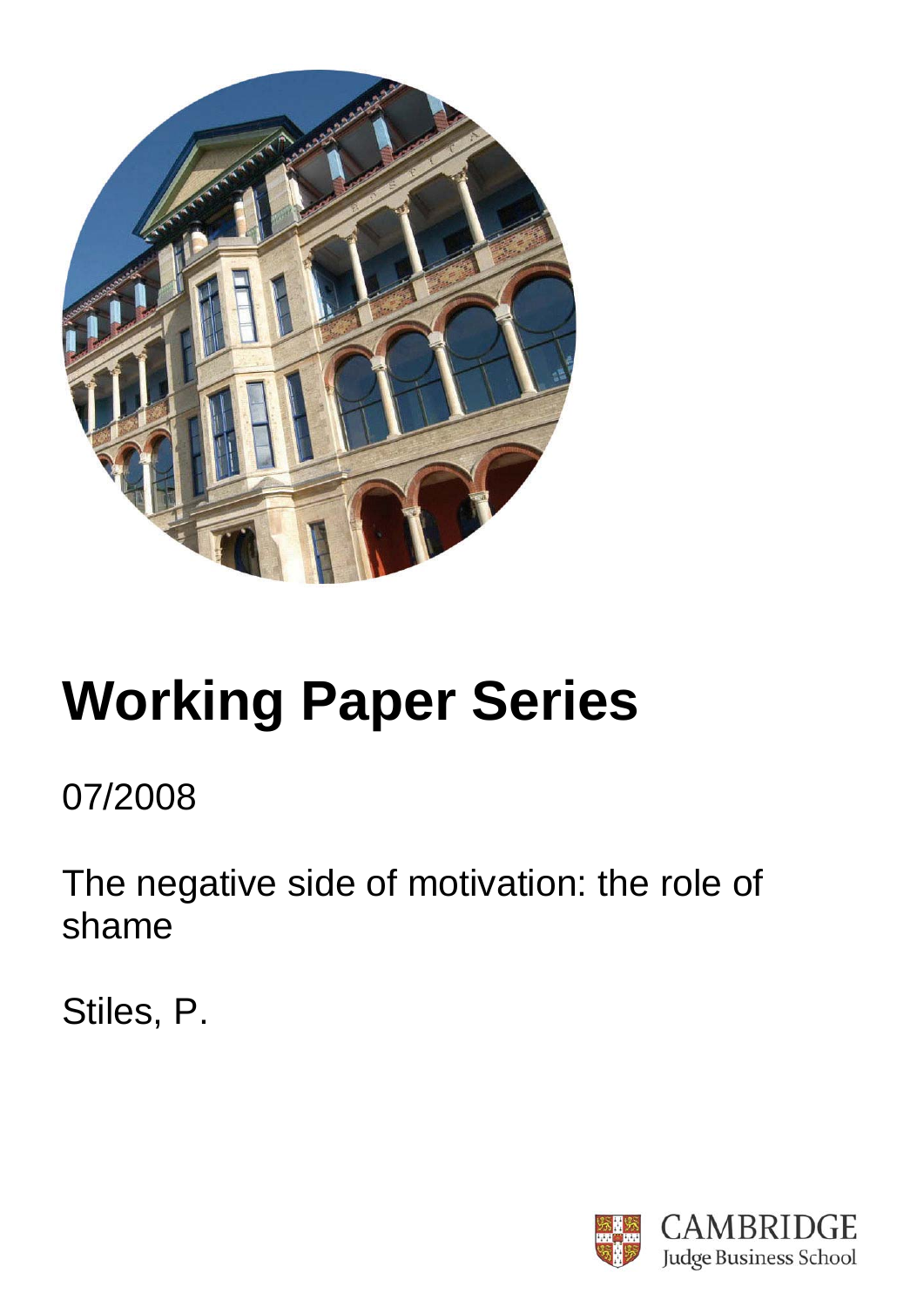These papers are produced by Judge Business School, University of Cambridge. They are circulated for discussion purposes only. Their contents should be considered preliminary and are not to be quoted without the authors' permission.

Author contact details are as follows:

Philip Stiles Judge Business School University of Cambridge p.stiles@jbs.cam.ac.uk

Please address enquiries about the series to:

Research Support Manager Judge Business School Trumpington Street Cambridge CB2 1AG, UK Tel: 01223 760546 Fax: 01223 339701 E-mail: research-support@jbs.cam.ac.uk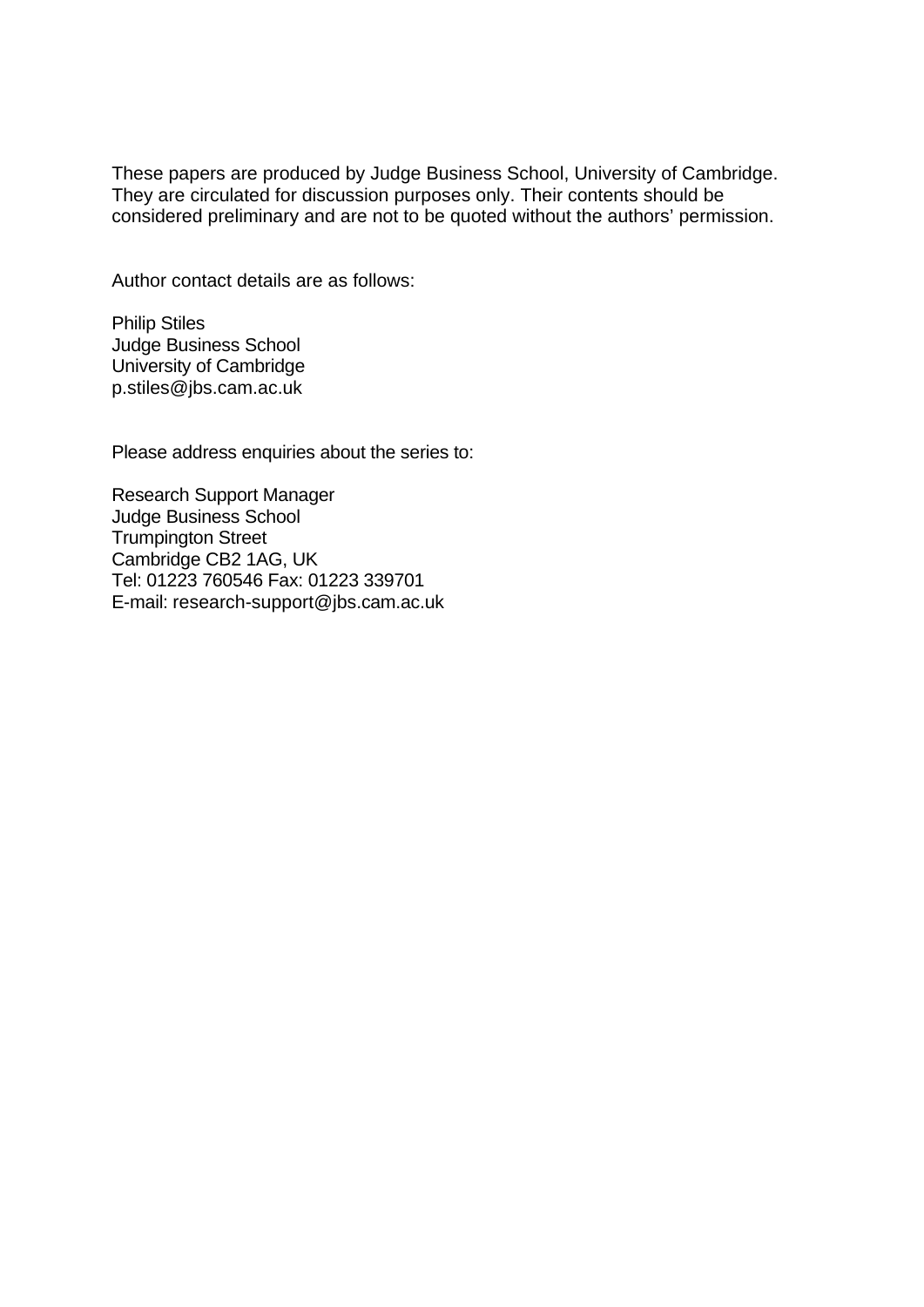### **THE NEGATIVE SIDE OF MOTIVATION: THE ROLE OF SHAME**

## **ABSTRACT**

Shame has been called the `negative side of an individual's motivational scheme' (Giddens 1991:64) but such statements have not been reflected in work analysing *how* shame influences motivation. Shame has been identified as having an important role in self-regulation in its capacity to establish or modify a person's behaviour and thoughts, usually as the result of an act or omission, or a sense of a personal failing or defect, which will elicit contempt or derision from others. But the experience of shame can help to reinforce social norms within the organisation and so help social cohesion. We examine the relationship between shame and work motivation. We identify a set of relationships between the emotion and goal setting. The analysis of shame allows us to deepen conceptions of emotional effects and theoretically show how the identification and specification of distinct emotions rather than generalised ones such as core affect will provide for an enhanced understanding of motivation.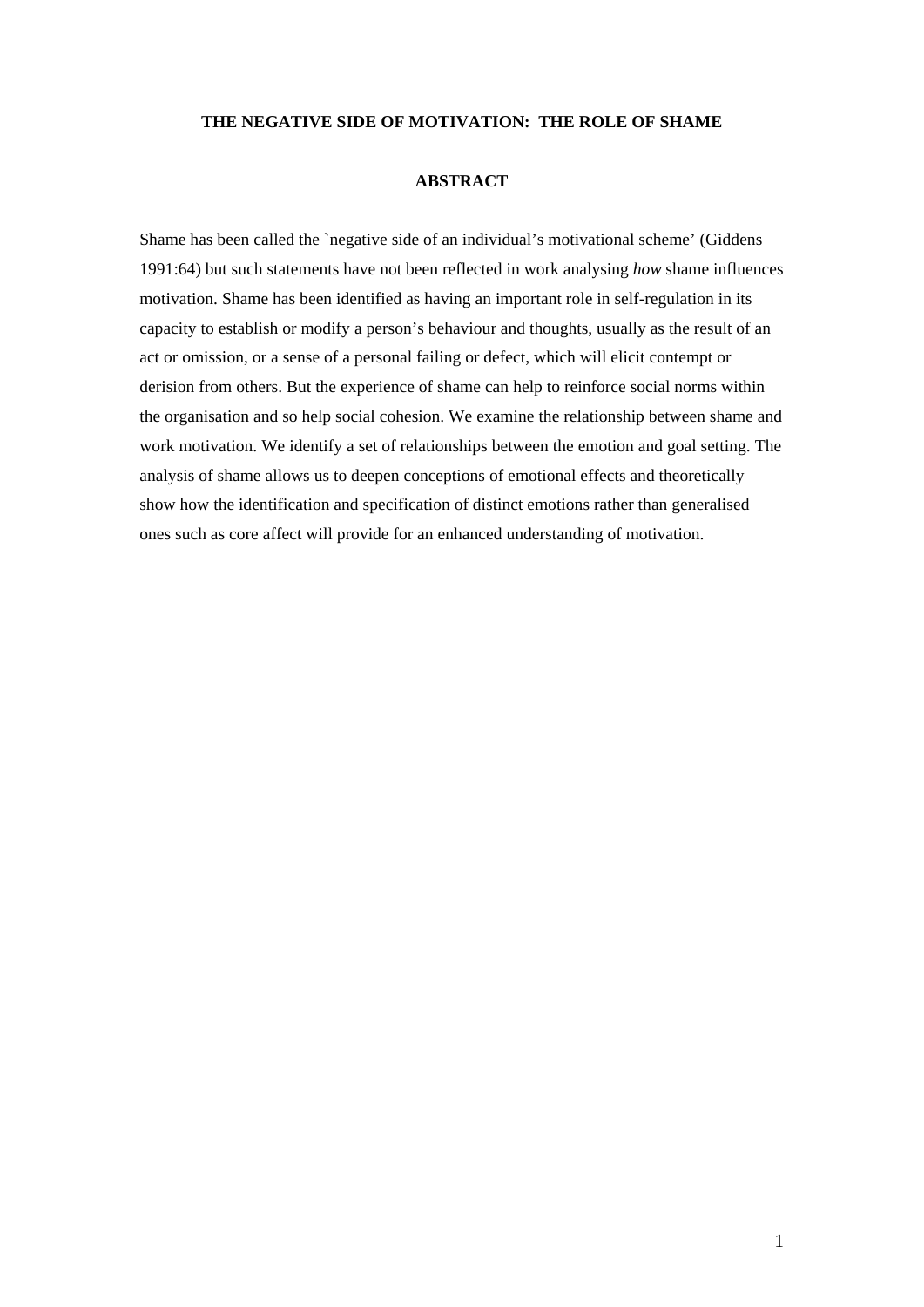Shame has long been recognised as having a critical role in social and self-regulation (Tangney, 1995, Williams, 1993), but accounts of shame's regulatory function, and its motivational impact, differ. One view argues that the basic experience connected with shame is that of being seen inappropriately and that the motivational impetus is to withdraw and to avoid situations that elicit it. A second view is that shame is a useful emotion for organisations in motivating individuals to perform at a reasonable level. From the point of view of the organisation, the promoting of corporate goals, values, the encouragement of loyalty and engagement to the team and the organization, and adherence to ethical codes of conduct can be made not only by a promotion focus but also by emphasizing the costs of a failure to live up to these goals.

The role of negative emotions, and in particular shame, is a neglected aspect of theorizing on motivation in work settings. Though there has been increasing attention to the experience and management of emotions within organizations (e.g., Ashford & Humphrey, 1995; Brief & Weiss, 2002; Fineman, 2000; Fox & Spector, 2002; Lord, Klimoski, & Kanfer, 2002), with emotions have been used to explicate such areas as job satisfaction (Weiss  $\&$ Cropanzano, 1996), justice (Barclay, Skarlicki, & Pugh, 2005; Folger & Cropanzano, 1998; Greenberg 1990), recruitment and selection (Ashforth & Saks, 2002), leadership (Huy, 1999; George, 2000; Goleman, 1995, 1998) creativity (Amabile, Barsade, Mueller, & Staw 2005; Isen, 1999, 2000) organizational citizenship behavior (George & Bettenhausen, 1990), negotiation (Barry & Oliver, 1996; Forgas 1998) and general performance (Brown, Cron, & Slocum, 1997; Staw & Barsade, 1993), the link between emotions and work motivation in general has received little explicit attention by comparison (IIies & Judge, 2005).

At the heart of formal motivational processes in organizations is goal setting (Locke and Latham 1998). The setting of goals for employees is intended to encode the objectives of the organization within the individual (Covaleski, Dirsmith, Heian & Samuel, 1998). Goal setting creates a standard or a norm to be matched, or an optimum to be achieved and thereby permits a comparison and differentiation of individuals. Though much research on goal setting has been focused on such technical aspects as goal clarity, goal difficulty, managerial participation, and feedback provision, less has focused on goal setting as a disciplinary technique. The apparatus of goals render individuals both visible and calculable and so constitutes part of the self-management of the individual. Adherence to the norm or standard of the goal is a process of normalization of the employee and, importantly, deviation or failure to meet the standard invokes a judgment of abnormality, which then must be subjected to the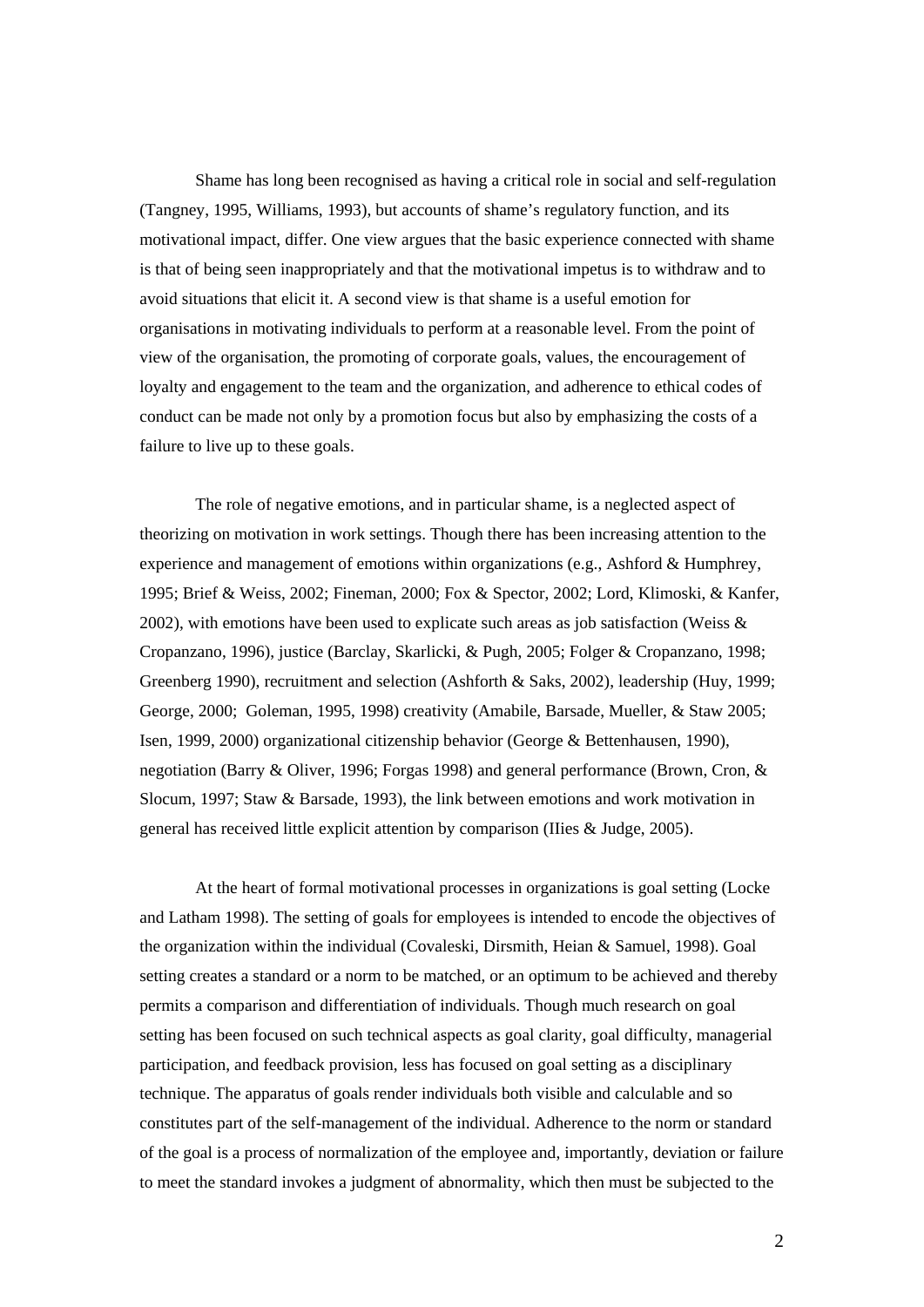adjustments and corrections necessary to overcome it (Foucault, 1979, Townley, 1993). Failure or potential failure to reach a goal or standard will therefore have important implications for the perception of the self. If an individual attributes the failure (or success) to internal causes, rather than external ones, then self-conscious emotions are elicited (Tangney & Dearing 2002). Self-conscious emotions are cognition-dependent (Izard, Ackerman & Schultz, 1999) and help to regulate people's interpersonal behaviour. Self-conscious emotions such as shame require reflection on how one is being perceived and evaluated by other people, and involve the internalising the expectations of others (Lewis, 1971; Williams, 1993).

Where the outcome is considered a failure an internal attribution would evoke shame, while a successful outcome would evoke pride (Tangney & Dearing, 2002**)**. Shame is usually compared to guilt in terms of negative self-conscious emotions. To evoke shame, rather than guilt, two other attributions are important. First, the internal attribution is judged to be concerned with something stable and fixed about the individual, for example ability (Tracy & Robins, 2004). This is contrasted with an `unstable' and unfixed characteristic such as effort. Second, the eliciting of shame involves attributions to the entire self (or `global' self), rather than to just one part of the self. Shame also differs from embarrassment. Shame is elicited by the realisation that others regard one self as deficient, while embarrassment stems from the awareness that others' view one's *presentation* of self as inappropriate (Shott 1979). Shame is generally accompanied by embarrassment but the converse is not, as a rule, true (Shott 1979, Modigliani 1968).

In research which has examined the link between emotions and work motivation, the emphasis has been on mood rather than discrete emotions (Brockner & Higgins, 2001; Elsbach & Barr, 1999; Forgas & George, 2001). Constructs such as positive and negative affect or core affect (Seo, Barrett, & Bartunek 2004) are considered to be parsimonious in modeling emotions. But a simple structure of positive and negative states cannot account for the experiences or consequences of such discrete emotions as feeling angry, sad, proud, or shamed (Brief & Weiss, 2002).

Research on self-conscious emotions has developed in recent years, and in the context of work organisations, there has been work on positive social emotions, particularly pride (Hiller & Hambrick, 2005, Hayward & Hambrick, 1997). But the role of the negative selfconscious emotions, in particular shame, has been less developed. Negative emotions are important to study in terms of motivation for at least two reasons. First, negative emotions are linked more strongly to specific action orientations than is the case with positive emotions (Bagozzi, Dholakia, & Basuroy, 2003) which implies that different negative emotions should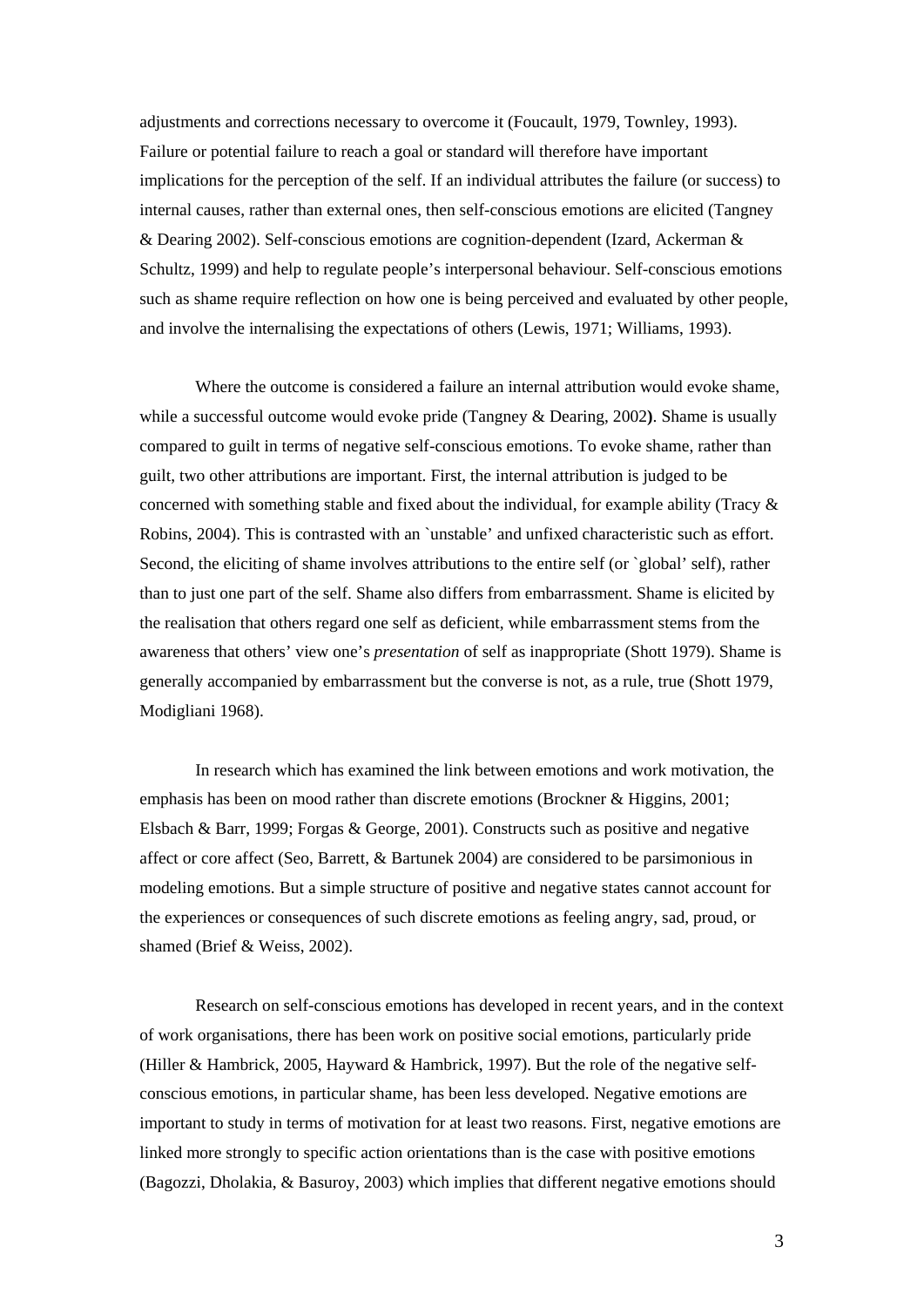be distinguished from each other (Brown, Cron, & Slocum, 1997). Second, negative emotions are more intensely felt than positive emotions (Higgins, 1997) and within the range of negative emotions, there are differing levels of intensity. Shame is the most intensely felt of the negative self-conscious emotions, more than guilt, embarrassment, and humiliation (Tangney, 1995). The strength of the felt emotion will have an impact on motivational force.

In this article, the impact of shame on work motivation is examined. Motivation is conceptualised through goal setting theory (Locke & Latham, 1990) and shame's role in the goal situation, goal commitment and goal achievement is identified. The analysis and framework presented here identifies the conditions in goal-setting which are likely to increase the probability of shame feelings and further, how, contrary to models of shame emphasising withdrawal behaviour, the conditions under which shame may generate a higher likelihood of prosocial behaviour. It is argued in this paper that organisations, through the goals setting process, implicitly use negative emotions such as shame to highlight the significance of appropriate behaviour, but that this must be done at relatively mild levels. The threat or experience of shame must not be so distressing that they impair the organisation-employee relationship and that shame is used as a means of socialisation rather than an end-in-itself.

# **SELF-REGULATION**

Goal setting theory is central in explaining the phenomenon of self-regulation involved in work motivation (Locke & Latham 1990). Its core prediction is that goal properties, such as goal level and goal commitment, are direct determinants of purposeful actions and work performance. Goal setting theory states that to maximize employees' efforts and subsequent performance, goals should be challenging and specific.

In the organisational context, goal setting allows for the evaluation and social comparison of employees. In many cases, it promotes, at least implicitly, competition between individuals. Usually, the completion or failure to achieve goals is visible to others, and so issues of shame become highly salient. An important factor is the appraisal of how achievement or non-achievement of the goal will be perceived by others who are valued by the individual.

Research on the link between emotions and goal setting has been a feature of selfregulation approaches, which have focused on how individuals attempt to establish or modify their behaviour, thoughts and emotions to produce a desired state (Baumeister & Vohs, 2005)..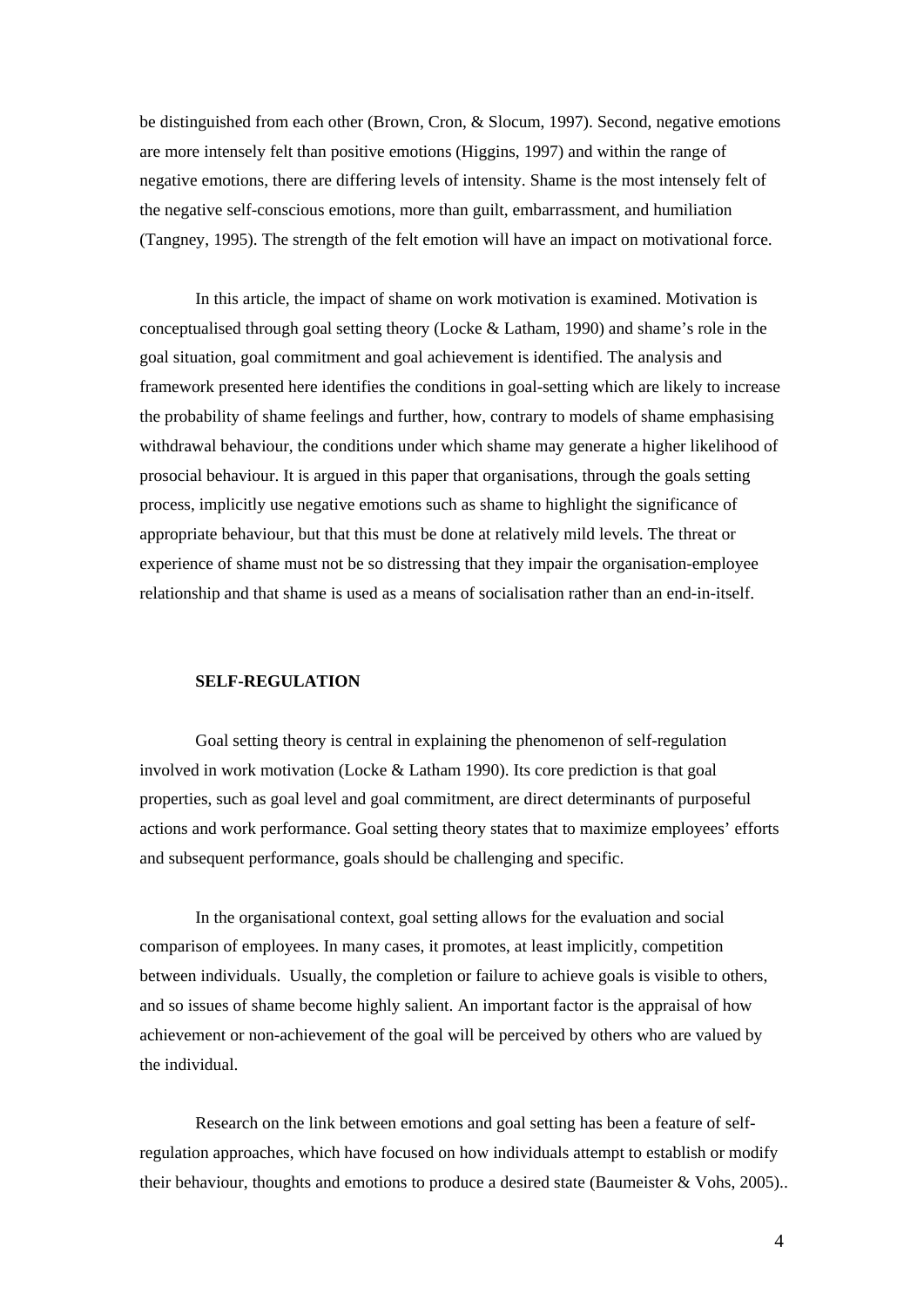Higgins' (1987) discrepancy theory argues that the negative emotion increases in frequency and intensity as the discrepancy between an individual and a goal increases. Higgins (1997) argues that end states can be defined in terms of (i) ideals (i.e., what one wants to be) and (ii) "oughts" (i.e., what others think one should be). Individuals who seek to minimize discrepancies with their "ideal self" are said to have a *promotion focus*, whereas those who seek to minimize discrepancies with their "ought self" have a *prevention focus*. However, in a test of Higgins' (1987) theory, Tangney and colleagues (Tangney, Niedenthal, Covert, & Barlow, 1997), in a sample of 299 undergraduates found that the tendency to experience shame (though not guilt) was positively related to *all* types of self-discrepancies.

In the following sections, three aspects of goal-setting are examined to highlights the influence of shame: the goal situation, goal commitment and goal achievement.

## **Goal situation**

Thoughts about achieving a goal produce *anticipatory emotional* responses (Bagozzi, Baumgartner & Leore, 1998). If there is anticipation of failure to reach the goals, or the goals are not valued enough, negative anticipatory emotions ensue. If individuals believe that they have (or lack) the possibility to achieve success in fulfilling the goals is due to stable, internal factors, this will elicit pride (or shame).

The elicitation of shame can be related to goal linkage (Bagozzi, Bergami, & Leone, 2003; Elliot & Church, 1997; McIntosh, 1996). Negative emotional reactions which follow failure to believe that a goal is possible to achieve are a function of goal linkage; the stronger the linkage of the concrete lower level goal to an important higher order goals, the stronger and more enduring the emotional response. Emotional responses will be especially strong when the higher level goal is *ego relevant*. Individuals high in shame, or propensity for shame, withdraw themselves from situations which require goal achievement (Bagozzi, Verbecke, & Gavino, 2003). In the work environment, if failure seems probable, some individuals will not accept or not try to reach their goals. Brown and Weiner (1984) found that `shame-related' emotions were the dominant responses when students were asked to rate which emotions would be experienced as a result of failure due to low ability. Covington & Omelich (1979) found students avoided challenging tasks, and did not try, in order to avoid appearing to lack ability, and so preserve the ability self-concept.

The link to fear of failure and to self-esteem is instructive. Individuals high in fear of failure physically or mentally exclude themselves from evaluative achievement settings. Part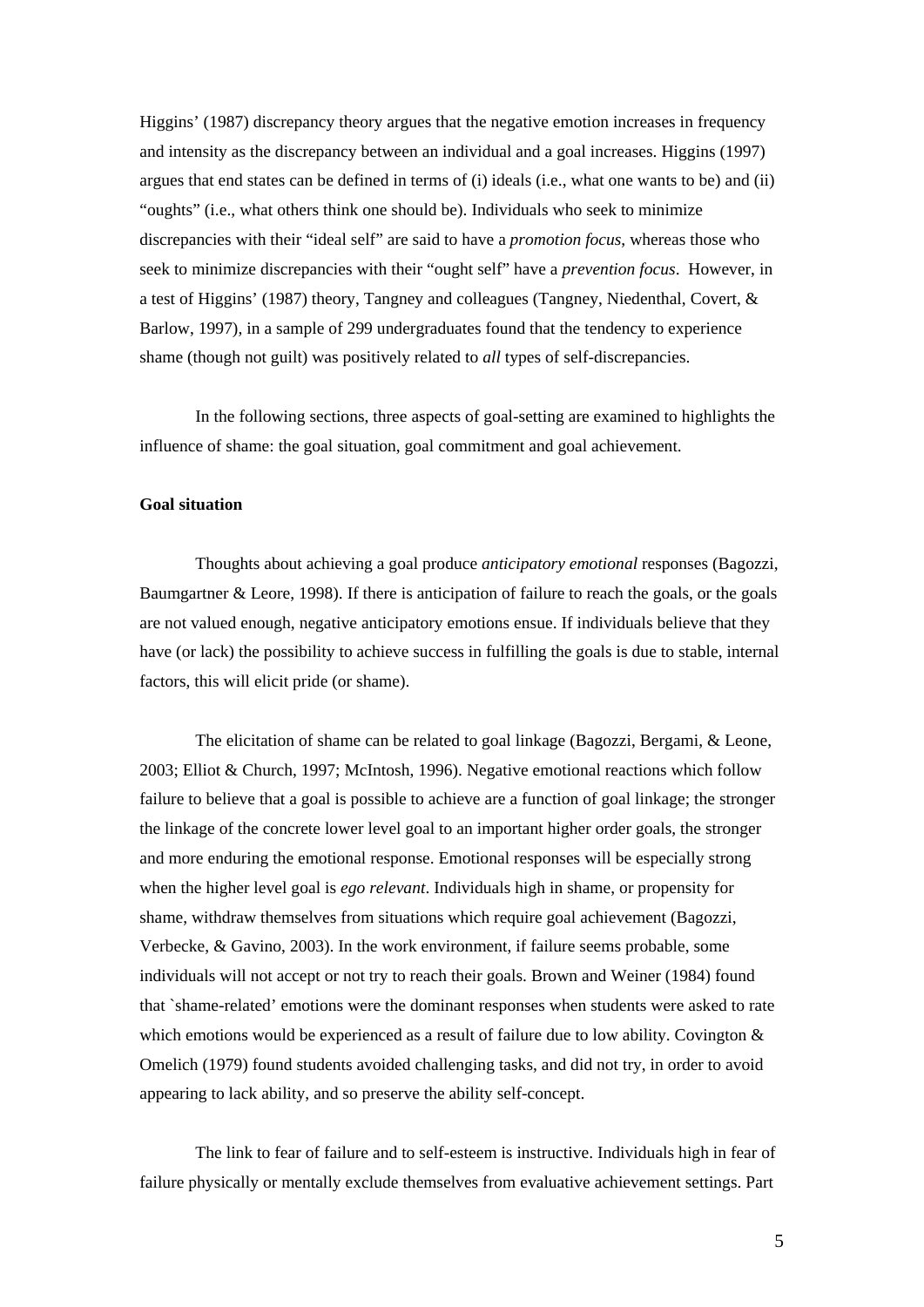of the reason for fear of failure is the fear of exposure and the undermining of self-identity. McGregor and Elliot (2005), in two laboratory studies, found that individuals high in fear of failure reported greater shame upon a perceived failure experience than those low in fear of failure, controlling for other-negative emotions.

In the self-esteem literature, studies of individuals with low self-esteem show that, faced with an event threatening to the ego, they tend to experience negative affect and withdraw from the task. This withdrawal represents a behavioural outcome of shame (Lewis 1971; Lindsay-Hartz 1984; Tracey & Robins, 2004). Supporting this account, Brown and Marshall's (2001) found that most of the shared variance between self-esteem and affect is accounted for by self-conscious emotions, specifically shame and pride.

*Proposition 1: The greater the extent to which an individual anticipates they will face setbacks or failure with a goal, and this failure can be attributed to internal, stable, and global causes, the more likely shame avoidance behaviour will be elicited.* 

### **Shame and goal commitment**

The effectiveness of goal setting presupposes the existence of goal commitment. Goal commitment is the `attachment to or determination to reach a goal, regardless of its origin' (Locke, Klimoski, & Kanfer, 1988: 24). In reviews of goal commitment (Hollenbeck & Klein, 1987; Locke et al, 1988), a key internal element is expectancy of success when engaged in the goal-related activity. A number of studies have shown that goal commitment decreases for more objectively difficult goals and/or as the person's perception of achieving those goals declines (Wofford, Goodwin & Premack, 1992). If there are difficulties in realizing the task or there is a lack of good progress being made, or a growing sense of the task's difficulty, then this may induce shame feelings, given the appropriate attributions. Verbecke and Bagozzi (2002), using a sample of 458 salespeople selling financial services, showed that the tendency to experience shame in personal selling leads to protective reactions (e.g., avoidance behaviors), and these, in turn, negatively impact performance.

The link of shame to perfectionism is noteworthy (Blatt, 1995; Sorotzkin, 1985; Tangney, 2002). The lack of realization of good progress or withholding output is characteristic of maladaptive perfectionism, in which people withhold output for fear of it seeming less than perfect. Maladaptive perfectionists, instead of actively engaging in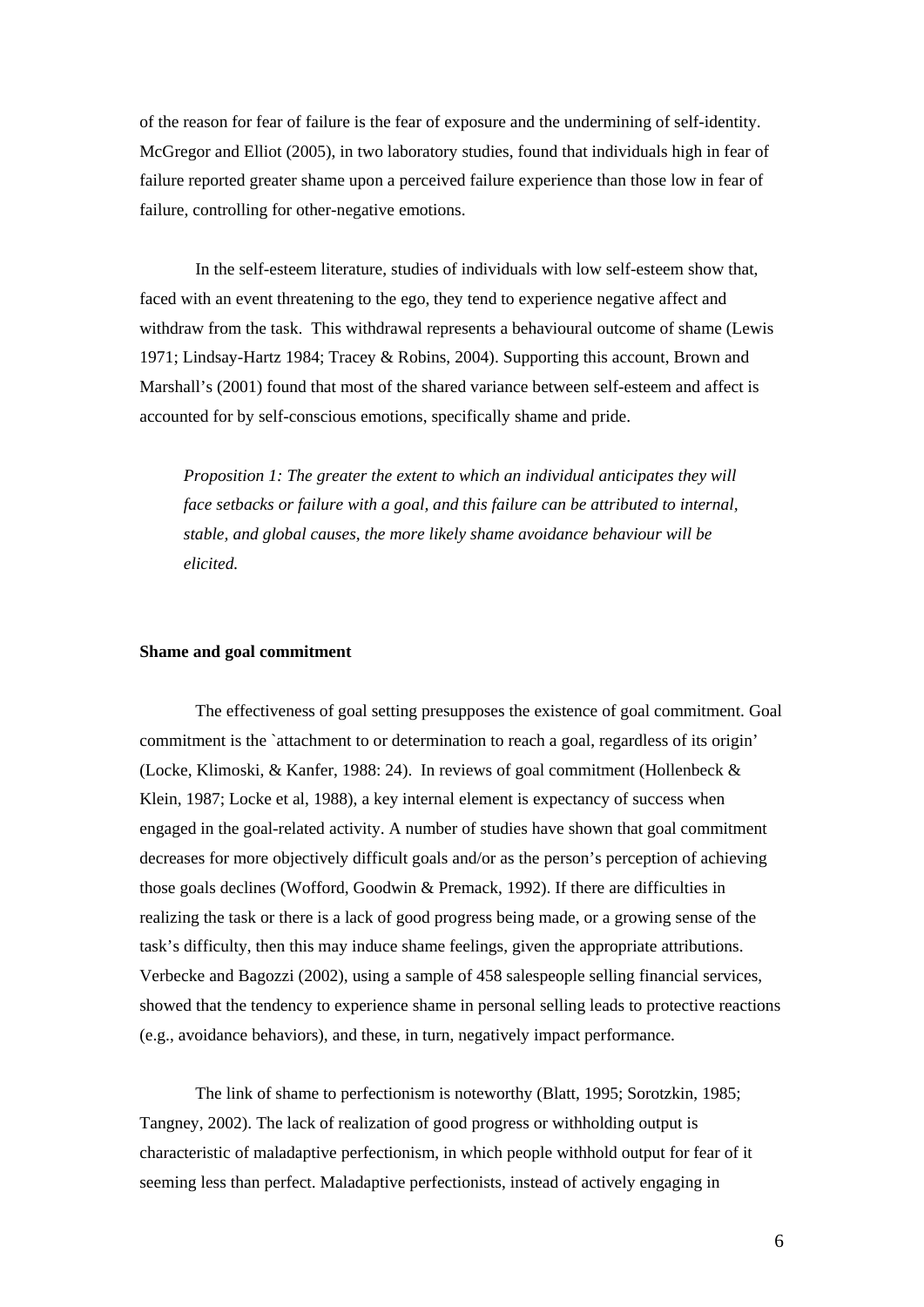problems or pursuing goals, tend to avoid them (Fedewa, Burns, & Gomez, 2005). Wyatt and Gilbert (1998) found that maladaptive perfectionism was significantly and positively correlated with a measure of shame.

Perfectionism is also often the trigger for imposter syndrome. Neurotic impostors are "absolute" perfectionists, who set excessively high, unrealistic goals and then experience selfdefeating thoughts and behaviors when they can't reach those goals. They are driven by the belief that they are currently not good enough, but that they could do better if only they worked harder. Fearing discovery of their "fraudulence," they burden themselves with too much work to compensate for their lack of self-esteem and identity. Sorotzkin (1985) suggests that "the inevitable failure to live up to perfectionistic standards results in profound shame . . . [which] attacks the very fabric of the self " (1985: 568).

*Proposition 2. The greater the setbacks individuals experience in carrying out tasks, and this failure is attributed to internal, stable, and global causes, the higher the potential for shame to be elicited and the more likely that goal commitment will be reduced* 

Feedback is also an important factor in goal commitment. In the unfolding emotion episodes theory (Stein, Trabasso, Liwag, 1993) negative feedback on an individual's valued goal will produce negative emotional reactions and the greater the magnitude of the feedback, the more intense the negative emotional reactions. If negative feedback is appraised against self-image and self-representation and is attributed to a stable part of the self like ability, shame will be elicited. Shame will also affect feedback seeking. Ashford and Tsui (1998) found that individuals may avoid seeking negative feedback because they see it as egothreatening (Janis & Mann, 1977; Miller, 1976).

The fairness of the feedback is also important in terms of shame potential. Brockner (2002) argued that in the presence of unfavorable outcomes, individuals use procedural and interactional justice information to make attributions of personal responsibility for their outcome. When faced with an unfavorable distributive outcome, if an individual believes the process has been fair, the more likely he/she is to attribute blame to themselves, rather than to external sources, and so experience shame.

*Proposition 3. The greater the negative feedback or anticipated negative feedback for an individual when carrying out a task and this feedback is interpreted as relating to*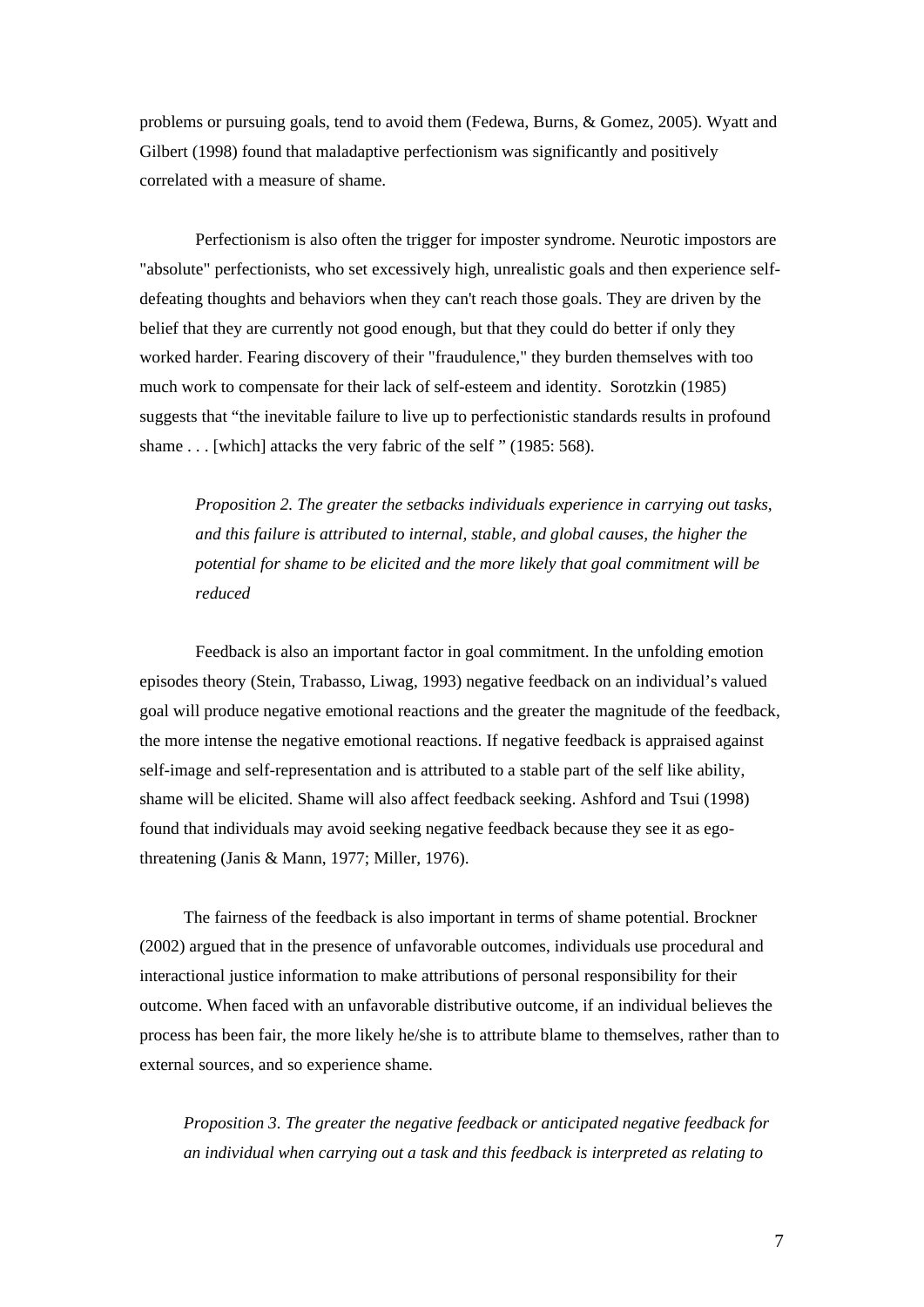*internal, stable, and global causes, the higher the potential for shame to be elicited and the more likely that goal commitment will be reduced.* 

Important in the feedback process is the possibility that not achieving the goals set or a lack of determination to reach the goals would result in a shameful experience before the eyes of valued colleagues. Goal setting has strong normative effects; in addition to setting goals, expectations about social legitimacy are also brought into play. In the goal-setting process, therefore, depending on who is setting the goal, there are strong pressures for an individual employee to meet the expectations of his or her manager/leader or the team, provided these are perceived to be important *valued* others (Kim & Nam, 1998). If individuals believe that they risk losing legitimacy in the face of unfulfilled expectations or unrealised goals, an anticipation of shame will result, lowering willingness to accept or enact the goal.

Similarly with the effect of peer pressure on goal commitment (Locke, Latham & Erez, 1988) particularly where there is high team cohesion and also through the generation of commitments to team members which give a social pressure to follow through (Bandura, 1986). Team members also provide examples of role models. Modeling can affect both goal commitment (Earley & Kanfer, 1987) and performance (Bandura, 1986). Again, unwillingness to be seen as letting the team down or to be seen as inadequate in front of team role models would make a strong impact in terms of goal commitment. A recent study (Ashby, Rice, & Martin, 2006) found a statistically and practically significant association between maladaptive perfectionism and shame in group of 215 students, which was explained as relating to feelings of letting others down.

*Proposition 4. The more the leader or supervisor or team is positively regarded by the individual, and the individual experiences setbacks or failure in carrying out tasks, and this failure is attributed to internal, stable, and global causes, the higher the potential for shame to be elicited and the more likely that goal commitment will be reduced.*

#### **Goal attainment**

There is a positive relationship between goal-directed behaviors and degree of goal attainment (Bagozzi et al, 2003b). The degree to which people attain their goals is positively related to the positive emotions and failure to attain goals is positively related to negative emotions. Self-related affects are more prevalent than other types of affect in achievement situations. Recent work on self-focusing tendencies following outcome (E.g. Greenberg &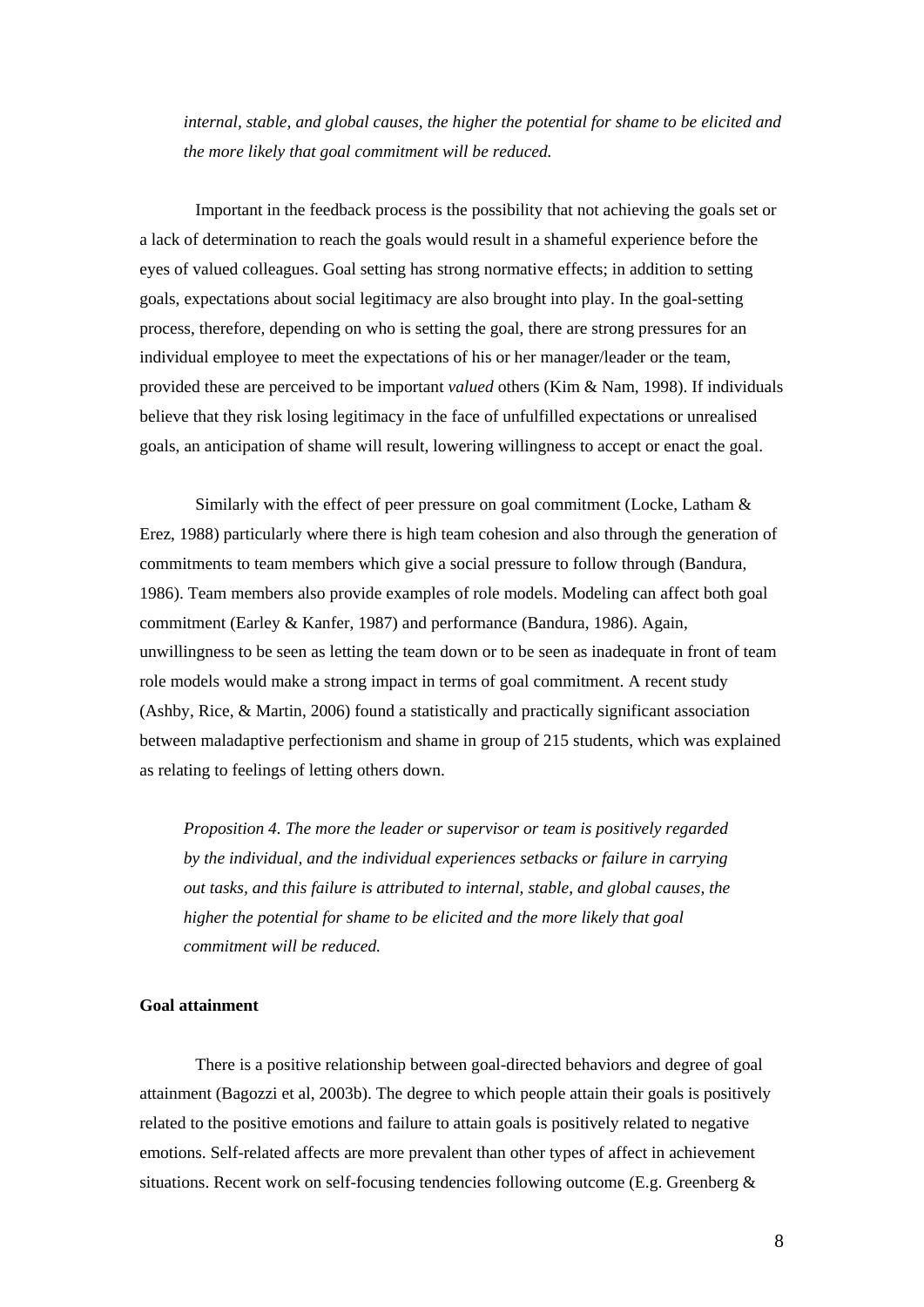Pyszczynski 1986) reveals that individuals are more self-focused after failure than after success.

Bagozzi and colleagues (Bagozzi, Baumgartner, & Pieters, 1998) found that the inverse relationship between goal attainment and negative outcome emotions was stronger than the positive relationship between goal attainment and positive outcome emotions. The implication is that the negative emotional impact of not achieving a goal is stronger than the positive impact of achieving a goal. If not achieving a goal is attributed to stable, internal and global aspects of the self, the consequent negative impact will be greater, because of the egothreatening implication.

This is supported by work showing that feedback influences affect which in turn influences subsequent goals (Iles & Judge 2005). If failure is experienced, shame can be expected to influence the goal structure for subsequent performance events. If goals are not attained, and this is attributed to effort or institutional environment, then individuals are more likely to exert more effort rather than decrease their goals. Whereas if the attribution is made to stable, internal and global causes, an individual experiences shame, which will likely lead to a decrease or withdrawal from their goals (Iles & Judge 2005). Thompson, Altmann, & Davidson (2004) found that in a study of 319 students, following failure on a task, those students who were more disposed to feel shame showed low levels of persistence and performed poorly after the task, and rejected mitigating circumstances for their failing performance.

*Proposition 5. The greater the failure an individual experiences in carrying out tasks, and this failure is attributed to internal, stable, and global causes, the higher the potential for shame to be elicited and the more likely that future goal commitment will be reduced* 

## **SELF-REGULATION OF SHAME**

If the individual experiences shame as a result of underperformance or anticipated underperformance, three possibilities arise for behavior: the first is that the individual withdraws from the source of the shame. . Employees, for instance, may engage in withdrawal behaviors through absenteeism, decreased commitment to the organization, decreased aspirations, and excuse development. The second is the individual expresses anger or hostility. The third is that the individual may seek to make amends and to increase efforts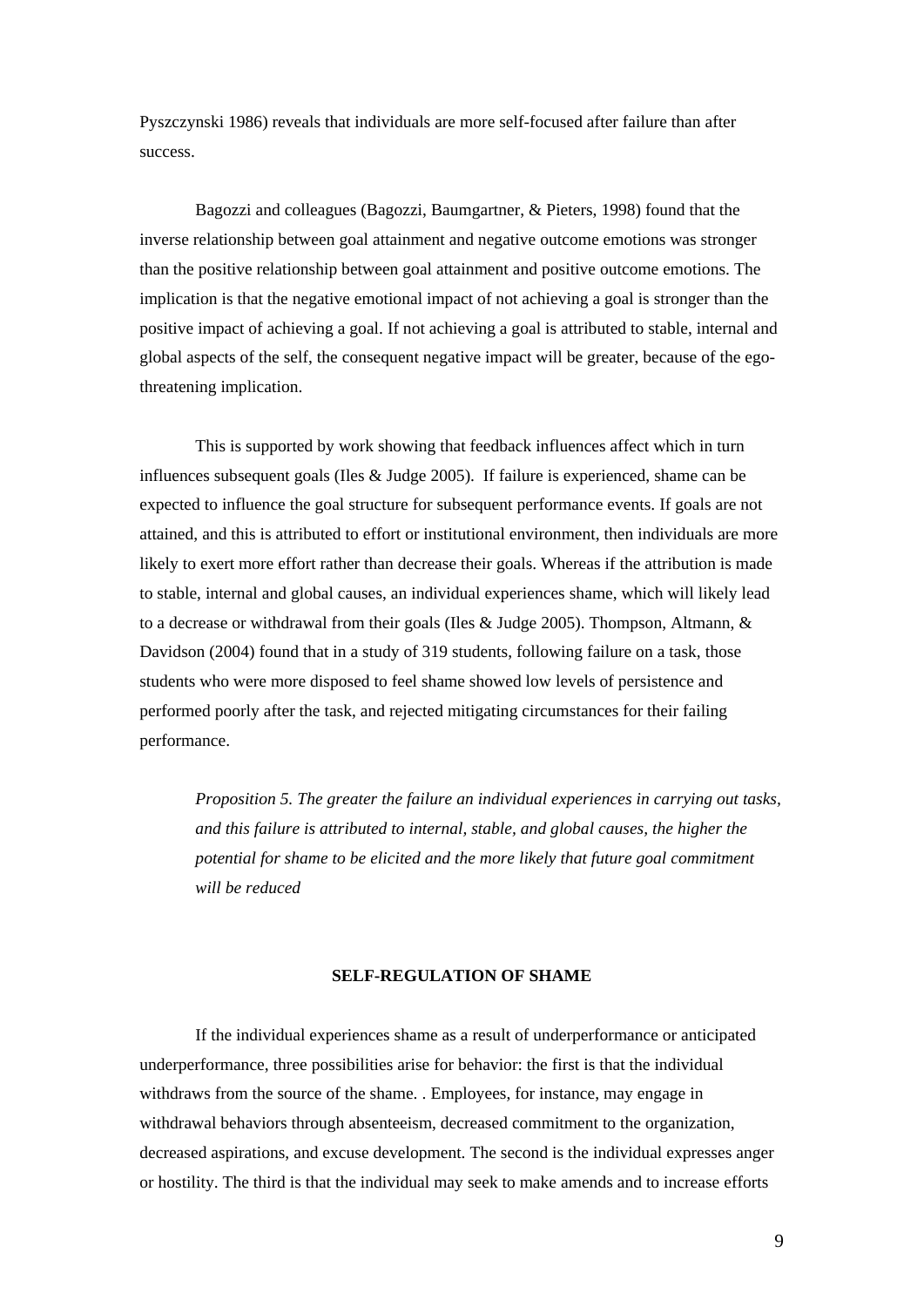to build capabilities; to engage in *restorative action*. Tangney & Dearing (2002) argue that there is no adaptive element to shame. If shame is caused by attributions to both stable and global aspects of the self, then simply increasing effort will not help the underlying problem. But other elements of the shame context suggest that shame experiences can lead to restorative behaviours.

## **Internal influences**

**Shame-proneness.** Shame has been operationalized as both a state and a disposition – *shame-proneness,* or *internalised* shame (Cook: 1989, Kaufman 1985, 1989). Although most people have a capacity to experience shame at various points in their lives, it appears that across a range of negative situations, some people are more likely to respond with shame than others (Harder, 1995; Tangney, 2002). There are clear links between shame and a number of psychological symptoms, such as low self-esteem, shyness, depression, anxiety, hostility, defensive narcissism, and external locus of control (Buss, 2001; Cook 1989; Harder, 1995; Tangney, 1995).

Recent research has shown that high shame prone individuals attribute more selfblame involving attributions to stable and global elements of their character than low shame prone individuals (Lutwak, Panish, & Ferrari, 2003). Low shame prone individuals are therefore less vulnerable to the negative effects of failure than high shame-prone individuals. Thompson et al (2004) found that high shame prone individuals internalized the cause of their performance to a greater extent than low shame students, experienced greater anxiety, and greater propensity to engage in avoidant behavior. Relative to low shame students, high shame prone students assessed their performance more in terms of failure than success.

*Proposition 6a. High shame-proneness within an individual will moderate the relationship between shame experience and goal-focused behaviour, promoting shame avoidance strategies which will be likely to induce withdrawal approaches* 

*Proposition 6b. Low shame-proneness within an individual will moderate the relationship between shame experience and goal-focused behavior, promoting shame avoidance strategies which will be likely to induce restorative action* 

**Self-evaluation.** A second explanation for the differences between shame-induced behaviours lies in the differences in core self-evaluations which represent individuals'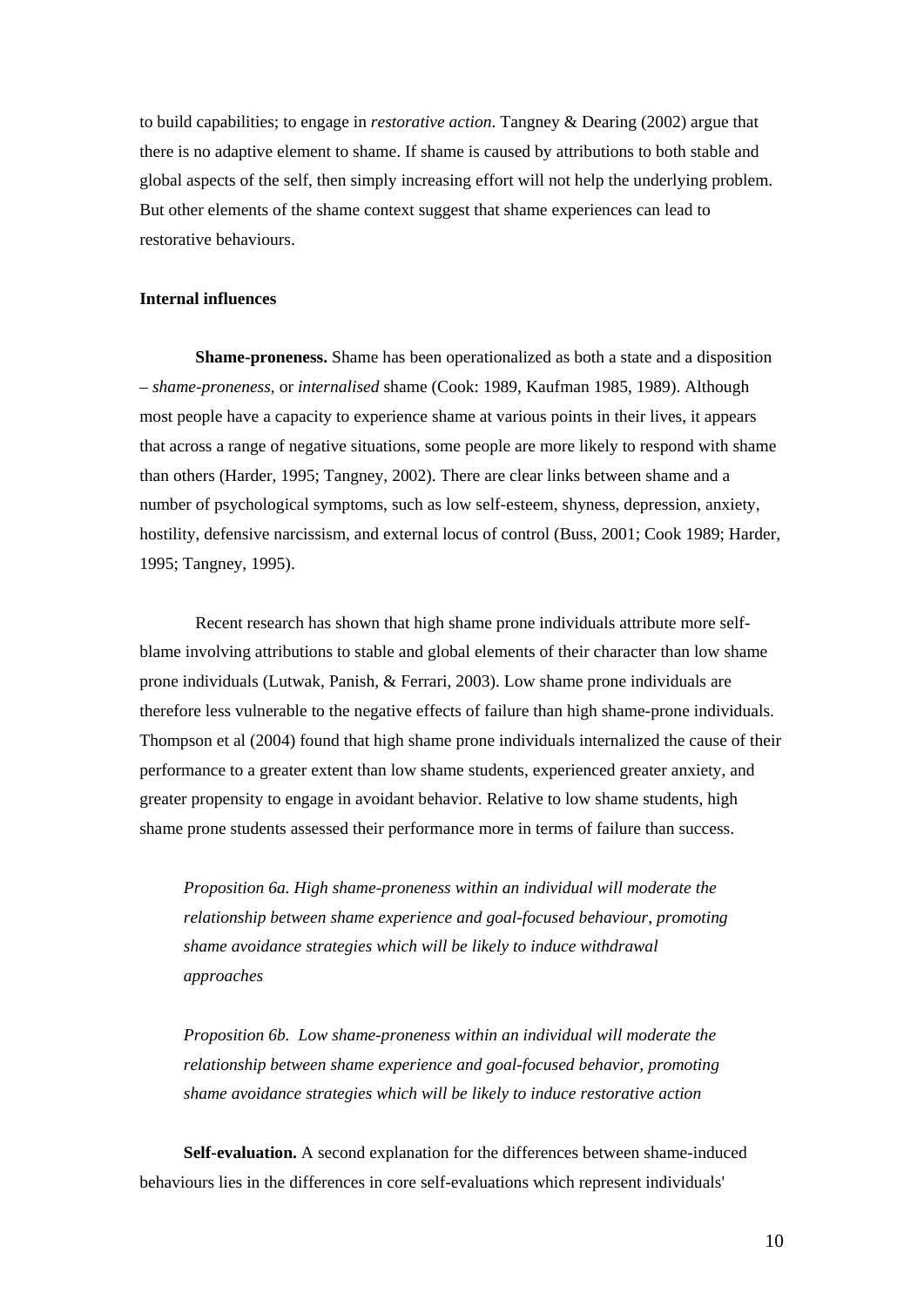enduring evaluations of themselves (Judge, Locke, & Durham, 1997). Core self-evaluations are comprised of four self-evaluative characteristics - self-esteem, generalized self-efficacy, locus of control, and neuroticism. Judge & Bono (2001) suggested that core self-evaluations are linked to motivation. In particular, core self-evaluations influence decisions over goal choice and goal commitment in the face of negative feedback or failure. This may not be surprising, given the nature of the four characteristics. Self-esteem is a measure of self-worth. Research has shown that following an ego threat, low self-esteem individuals tend to experience negative affect and withdraw from the task (Bandura & Locke, 1997; Baumeister, Tice & Hutton, 1989). Self-efficacy is concerned with what an individual believes they can do with their ability in a given situation (Bandura, 1997; Judge et al, 1997). Locus of control indicates whether an individual generally believes they can adapt and be personally responsible for making changes in a given situation or whether they are at the mercy of external events (Rotter, 1966). As Judge and Bono (2001: 84) argue: `Research has shown that individuals high in self-esteem, self-efficacy, and internal locus of control (3 of the 4 core traits) tend to increase effort when faced with negative discrepancies between standards and actual performance'.

*Proposition 7a. Low core self-evaluations within an individual will moderate the relationship between shame experience and goal-focused behaviour, promoting shame avoidance strategies which are likely to induce withdrawal approaches* 

*Proposition 7b. High core self-evaluations within an individual will moderate the relationship between shame experience and goal-focused behavior, promoting shame avoidance strategies which are likely to induce restorative action* 

**Goal-orientation.** Goal orientation is also an important factor in understanding the linkage between self-regulation and goal setting (Cron, Slocum, VandeWalle, & Fu, 2005). In achievement situations, goal orientation theory suggests that individuals pursue two types of broad goals: (i) a performance goal orientation, in which an individual wants to show an attribute and (ii) a learning goal orientation, in which an individual wants to develop an attribute or competence through mastering new tasks (Dweck, 1986, 1999; Elliott & Dweck, 1988). Underlying these orientation are beliefs about the self. In the former case, people believe their personal traits, such as intelligence, are fixed. In the latter, people believe their personal traits can be developed. In the performance goal orientation, difficulties with performance are usually interpreted as representing low ability. In the learning orientation, setbacks are more often attributed to lack of effort, and a subsequent action orientation to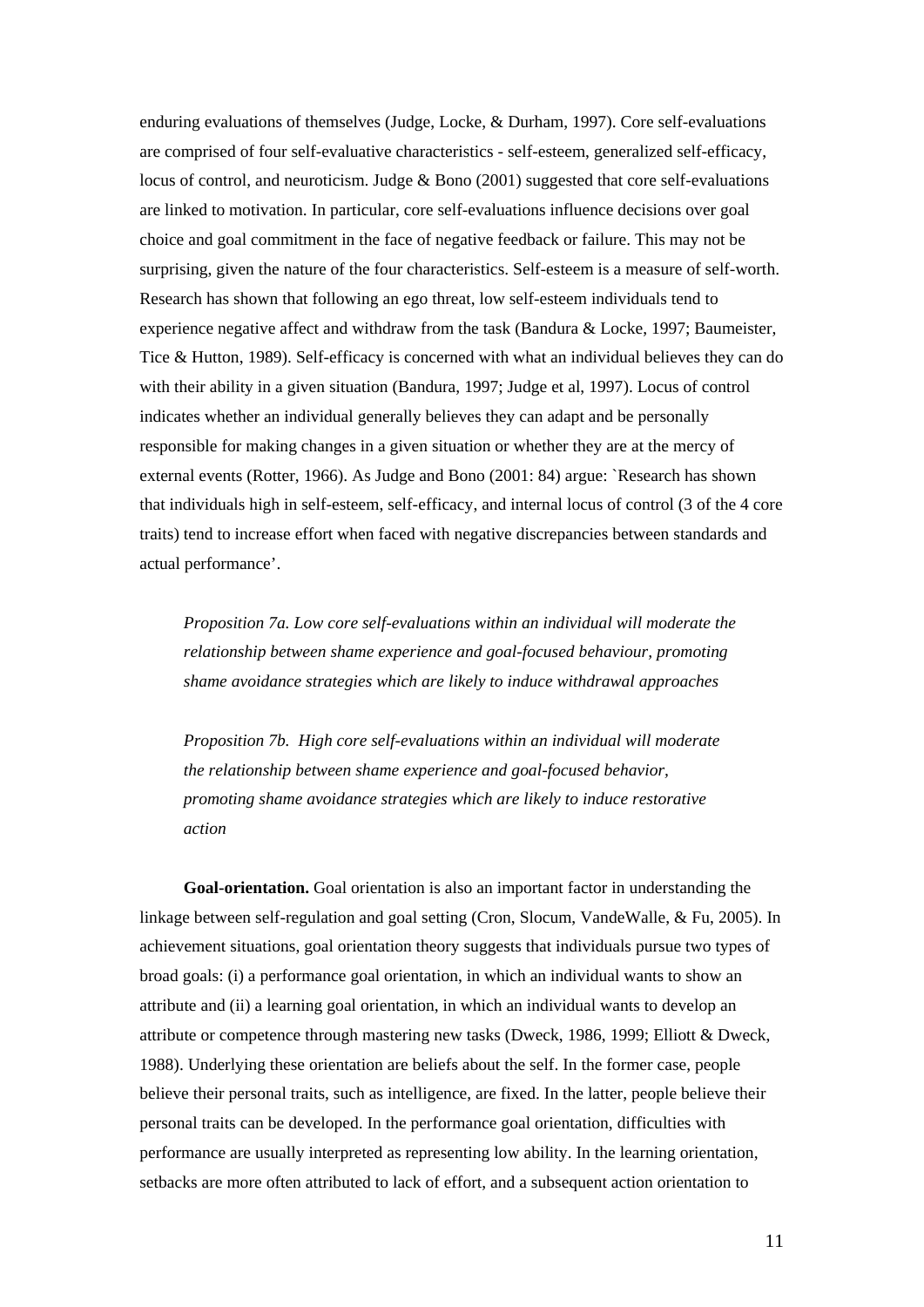increase effort. The performance orientation, may result in failure or setbacks in performance eliciting shame. Faced with the possibility that the individual might not do well with a goal, a performance orientation would elicit an unwillingness to expose a deficiency or weakness to others, driven by a desire to maintain self-esteem and avoid shame.

*Proposition 8a. A performance-orientation within an individual will moderate the relationship between shame experience and goal-focused behaviour, promoting shame avoidance strategies which will be likely to induce withdrawal approaches* 

*Proposition 8b. A learning orientation within an individual will moderate the relationship between shame experience and goal-focused behavior, promoting shame avoidance strategies which will be likely to induce restorative action* 

## **External influences**

**Culture.** Bagozzi, Verbeke, & Gavino, 2003a) found that in a sample of Dutch (an independent-based national culture) and Filipino (an interdependent-based national culture) sales persons, both groups experienced shame in largely similar ways, but had different responses to their felt shame, with different effects on performance. The Dutch group experienced negative effects on performance whereas the Filipino group responded with enhanced customer relationship building, and helping behaviours. The difference was explained by national cultural characteristics, with the collectivist culture of the Filipinos inducing a desire to turn outwards from the self and make amends to the social group.

This suggests that culture moderates the self-regulation of shame and its effects on performance. A number of commentators have argued for cross cultural differences in the experience of the experience of the shame state, for example, in Spain (Fischer, Manstead, & Rodriguez Mosquera, 1999; Roderiguez Mosquera, Manstead & Fischer, 2002); China (Lin, Wang, & Fischer, 2004); Indonesia (Heider, 1991) and India (Menon & Schweder, 1994). Common to these explanations for the differences between national cultures tends to be the distinction between cultures that emphasise individual conceptions of the self and those which emphasise collective conceptions. In collectivist cultures, shame is interpreted as a sign that social harmony must be restored and that effort must be made to repair broken relationships.

*Proposition 9a. An individualistic conception of self will moderate the relationship between shame experience and goal-focused behaviour, promoting*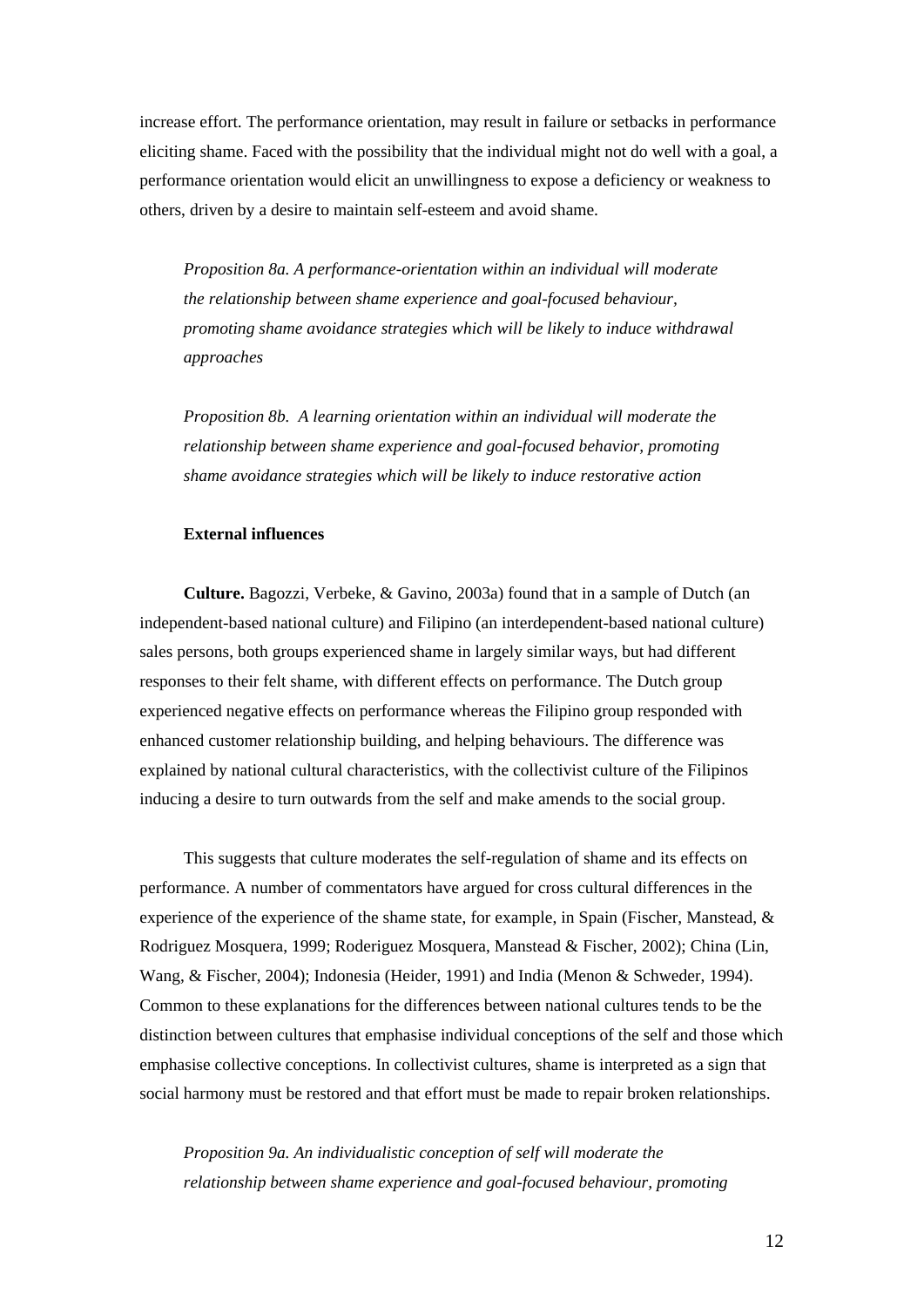*shame avoidance strategies which will be likely to induce withdrawal approaches* 

*Proposition 9b. A communalist conception of self will moderate the relationship between shame experience and goal-focused behavior, promoting shame avoidance strategies which will be likely to induce restorative action* 

#### **Organisational use of shame mechanisms**

As a self-regulatory mechanism, shame is an important emotion in ensuring that individuals perform at a reasonable level. The risk of being seen by one's colleagues as letting the group down can have positive consequences. With respect to motivation, goal setting and feedback can be viewed as sources of perceived organizational support (Eisenberger, Huntington, Hutchison, & Sowa, 1986). POS refers to employees' 'global beliefs concerning the extent to which the organization values their contributions and cares about their wellbeing' (Eisenberger et al., 1986: 501). Employees develop perceptions of organizational support through the accumulation over time of rewards and punishments the employee has received. Favorable or unfavorable treatment received by employees indicates the organization's benevolent or malevolent orientation towards them.

Though an organization's performance management systems and cultural norms present a constant threat of sanctions and a potential source of shame, this will be moderated by the degree of perceived organizational support to the employee. For example, firms that emphasize strong use of shame mechanisms, such as degradation ceremonies and selective humiliation (Gephart 1978, Nussbaum, 2001), will have low POS and so increase the likelihood of withdrawal behavior, while firms high on POS and have, for example, a toleration of mistakes and a developmental focus towards underachievement, will reduce the likelihood of withdrawal behaviour. The threat of shame helps to socialize employees. Exposure, or the threat of exposure, to negative emotions is important to highlighting the significance of appropriate behaviour. In work on the developmental aspects of shame, shame mechanisms are important in promoting an individuals social and moral development, provided they are not used to harm the individual, but rather to socialize them (Fung, 1999; Fung and Chen, 2001; Mills, 2005). Exposure to a harsh shame environment nay promote the development of shame-proneness, whereas if the threat of shame is at relatively mild levels, this will elicit low level negative emotions that are short in duration (Shott, 1979)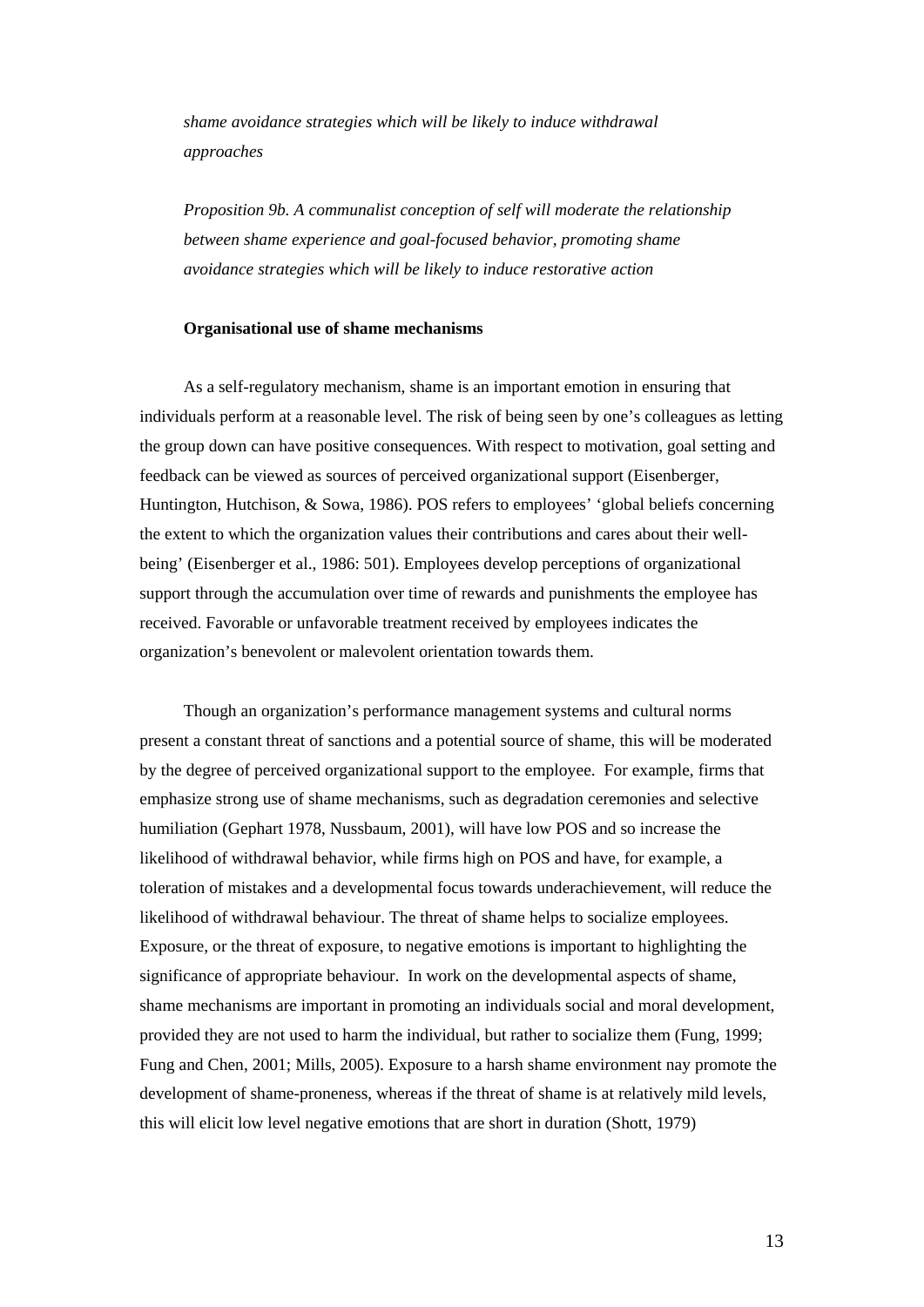*Proposition 10. Perceived organizational support will moderate the effects of goal setting and feedback on shame avoidance behavior.*

#### **DISCUSSION**

The conceptual analysis developed here points to a number of important motivational implications of shame at work. First, shame affects the goal situation, in which the individual assesses the prospects of both success on attaining the goal, and failure to do so, which in turn elicits emotional reactions. If non-achievement is likely and this would be attributed to ability rather than effort, it is likely that shame-avoiding behaviour will be elicited. Second, in goal commitment, the effect of negative feedback is likely to induce shame if the feedback is interpreted as an attack on the credibility of the self. Third, in goal attainment, failure to reach the goal where this is attributed to stable and global aspects of the self will induce shame and also make future goal acceptance less likely.

This study contributes to theory in four respects: First, in terms of organisation theory, it argues that organisations encourage the use of shame in motivational processes, rather than shame being an unwanted outcome of them. The disciplinary nature of goal setting acts on both social and self-control and actively tries to encode the goals on the organisation into the individual. Failure to achieve goals therefore has strong implications for the sense of self and one's place among one's colleagues. The goal setting process renders the individual visible and calculable and the threat of not matching the norm or standard has strong motivational consequences.

Second, the paper extends the literature on emotions in the workplace and specifically emotions and the linkage to workplace motivation. Though there have been recent attempts to show the interaction of emotions and motivational phenomena, these have taken the role of core affect or mood, rather than discrete emotions. Because different emotions have different motivational tendencies, it is important to examine discrete emotions rather than global constructs of positive and negative affect.

Third, the study also contributes to motivational theory in organisations. Though shame has been characterised as the negative side of motivational phenomena, it represents an important aspect of self-regulation. All discrepancies between ideal and ought and current self are linked to experiences of shame (Tangney et al, 1997) which makes shame reduction and elimination a highly important element in ensuring motivation.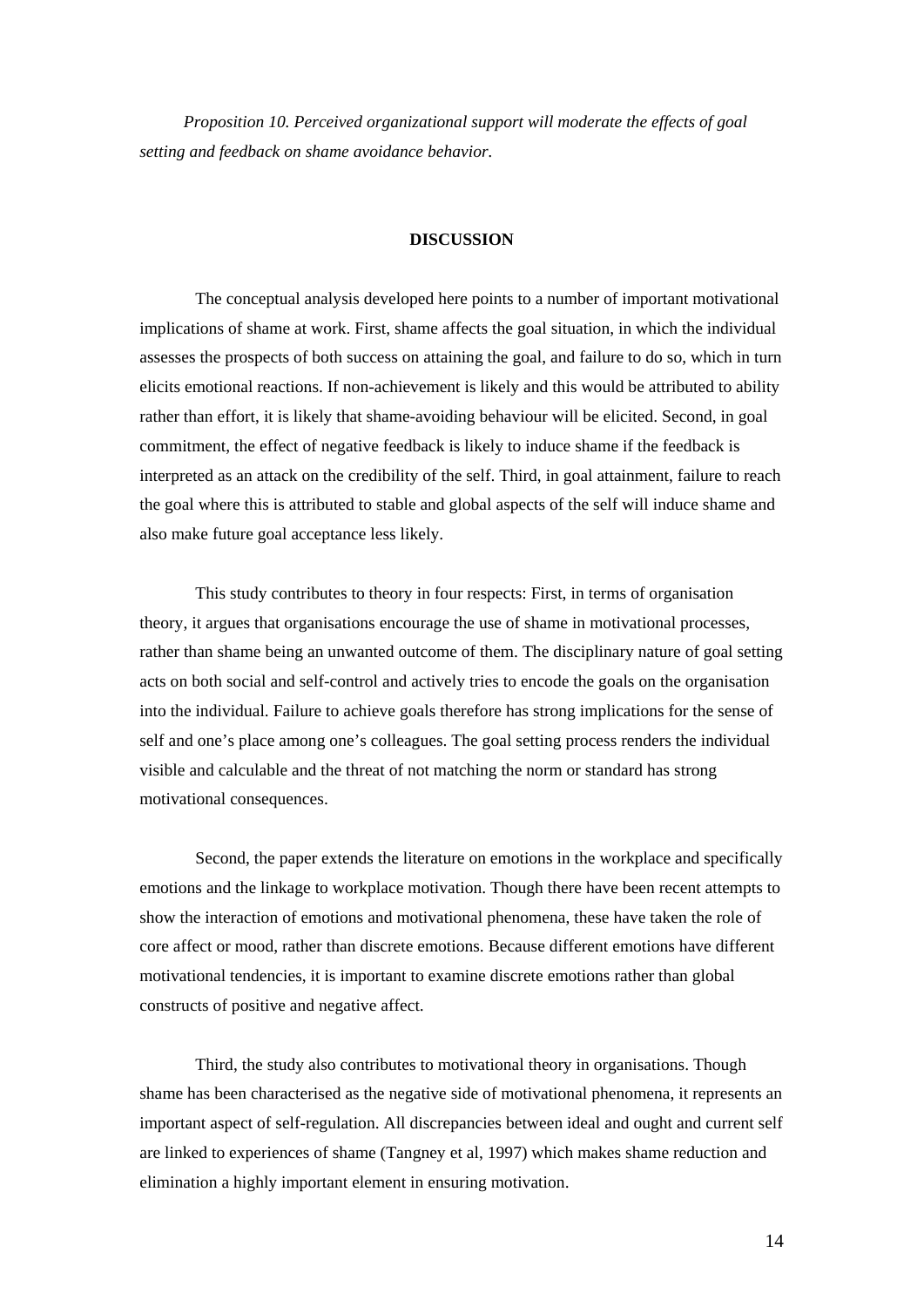Fourth, the study contributes to the literature on shame specifically. Negative emotions elicit more intensity than positive emotions, and shame elicits more intense feelings than other negative emotions, which has important implications for motivational impact. The literature on shame has been focused largely on developmental issues and with distinguishing shame from other negative self-conscious emotions; research on shame in work settings has been less evident. In particular, it has been assumed that promotes only avoidance behaviour. But it is argued here that an approach-oriented view is sustainable, and that shame is a useful emotion in ensuring that individuals perform at a reasonable level.

A focus on shame also helps to inform other important motivation-related phenomena. Shame is one of the main self-esteem regulatory mechanisms. Self-esteem is defined as the attitude a person has towards him- or herself. It can be seen as the sum of evaluations of a person's characteristics (Rosenberg, 1965). Shame, a relatively transient emotional experience emotional experience, is distinct from more global and enduring cognitive conceptions of self, such as low self-esteem; that is, feelings of shame arise from specific failures or transgressions. But shame's role in self-esteem regulation is important.

Shame experiences also add to our understanding of self-efficacy. Adding beliefs about the perception of others in case of achievement and non-achievement of goals and the subsequent eliciting of social emotions allows a higher-order emotional component of the cognitive evaluation to be included in goal setting efficacy (Bandura, 1991).

#### **Implications for managers**

If the emotions are linked to motivation and self-conscious motivations such as shame in particular, then it is important that managerial attention to such emotions occurs. For individual employees, the risk of being seen (or perceived to be seen) by one's colleagues as not pulling one's weight or letting the group down has positive consequences. The downside is that if too much emphasis is placed on shame, individuals will seek to avoid difficult goals and tough assignments for fear of exposure. In many environments where creativity and innovation are prized, individuals must be allowed to fail or make mistakes without thinking that there is any shame in doing so. For managers, therefore, the goal setting process and the feedback process should be designed to focus both on ability and effort and where ability is lacking, to produce positive encouragement and training where appropriate. An important consideration is the fundamental attribution error which, regardless of actual performance, those observing the performance of others are more likely to attribute poor performance to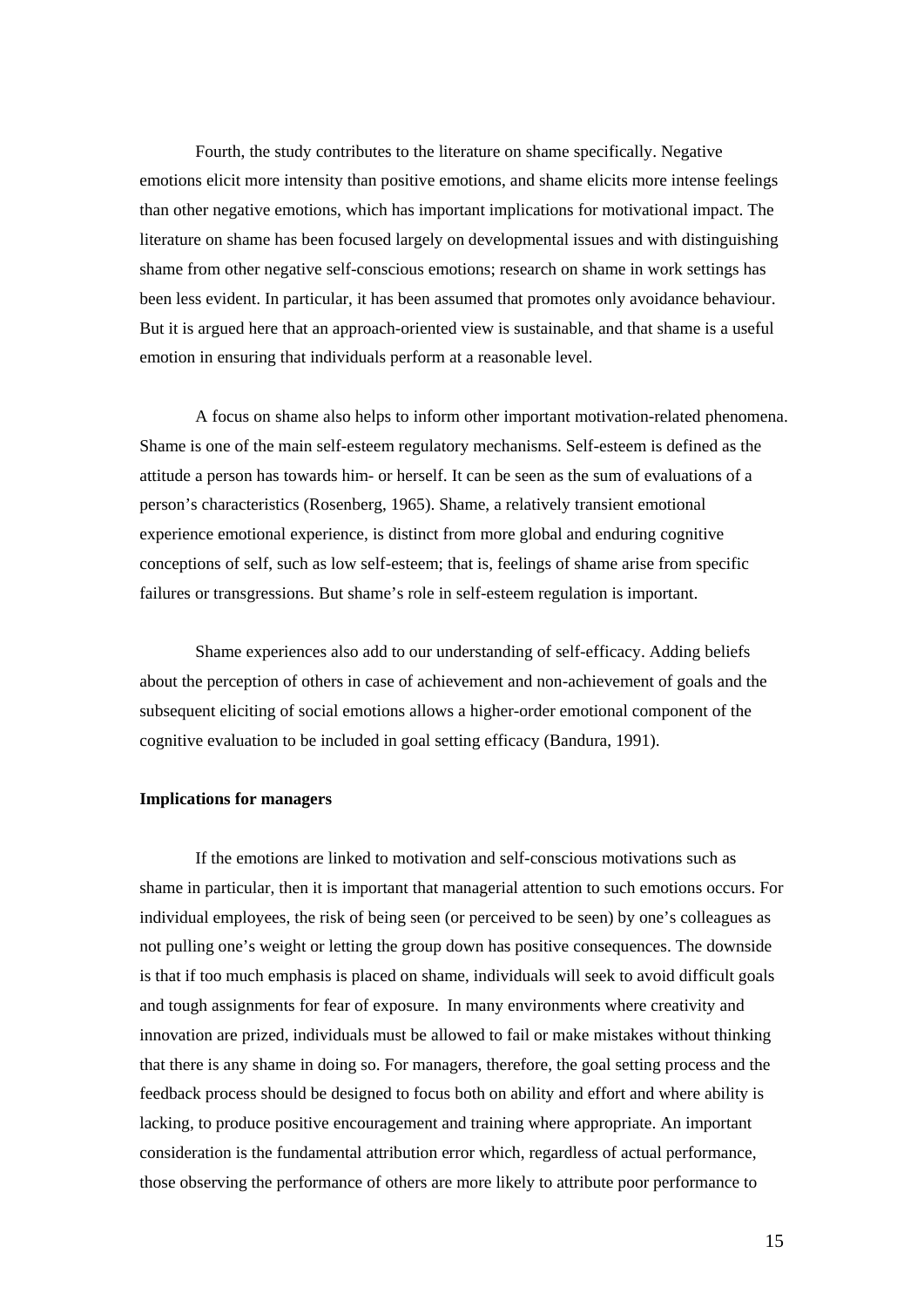internal stable conditions (e.g. ability). Managers should be aware that the possibility of this fundamental bias when handling individuals in a motivational context.

#### **Suggestions for research**

We have examined how shame is linked to motivational phenomena such as goal setting and goal commitment. More attention could also be given to how other motivational constructs can be integrated valuably with self-conscious emotions, such as needs theory, equity theory and justice theory. An integration of primary and secondary emotions into theories of motivation would also serve to deepen our understanding of these interrelated phenomena. The role of self-conscious emotions such as shame in work motivation would benefit from empirical research both from a between-individuals design and a withinindividual design.

Other `hidden' affective motivational factors, such as embarrassment, humiliation, guilt and fear also deserve wider attention in the area of work motivation.

An important issue is whether shame, or the propensity to feel shame, is differentiated by gender. Ferguson & Crowley (1997) found shame proneness in a sample of college women was associated with feminine role orientations connected to passivity and dependency. And Tangney & Dearing (1998) found that across a range of samples, from school children to adults, female respondents reported greater shame and guilt that men consistently. But more research is needed to establish whether self-conscious emotions such as shame are differentiated along gender lines, particularly in work environments.

Emotions are not mere epiphenomena in the process of motivation but are central to it. In particular, certain emotions are central to social control and to the adherence of individuals to social norms and goals (Schott, 1979). Negative self-conscious emotions such as shame are important in deepening our understanding of motivational phenomena.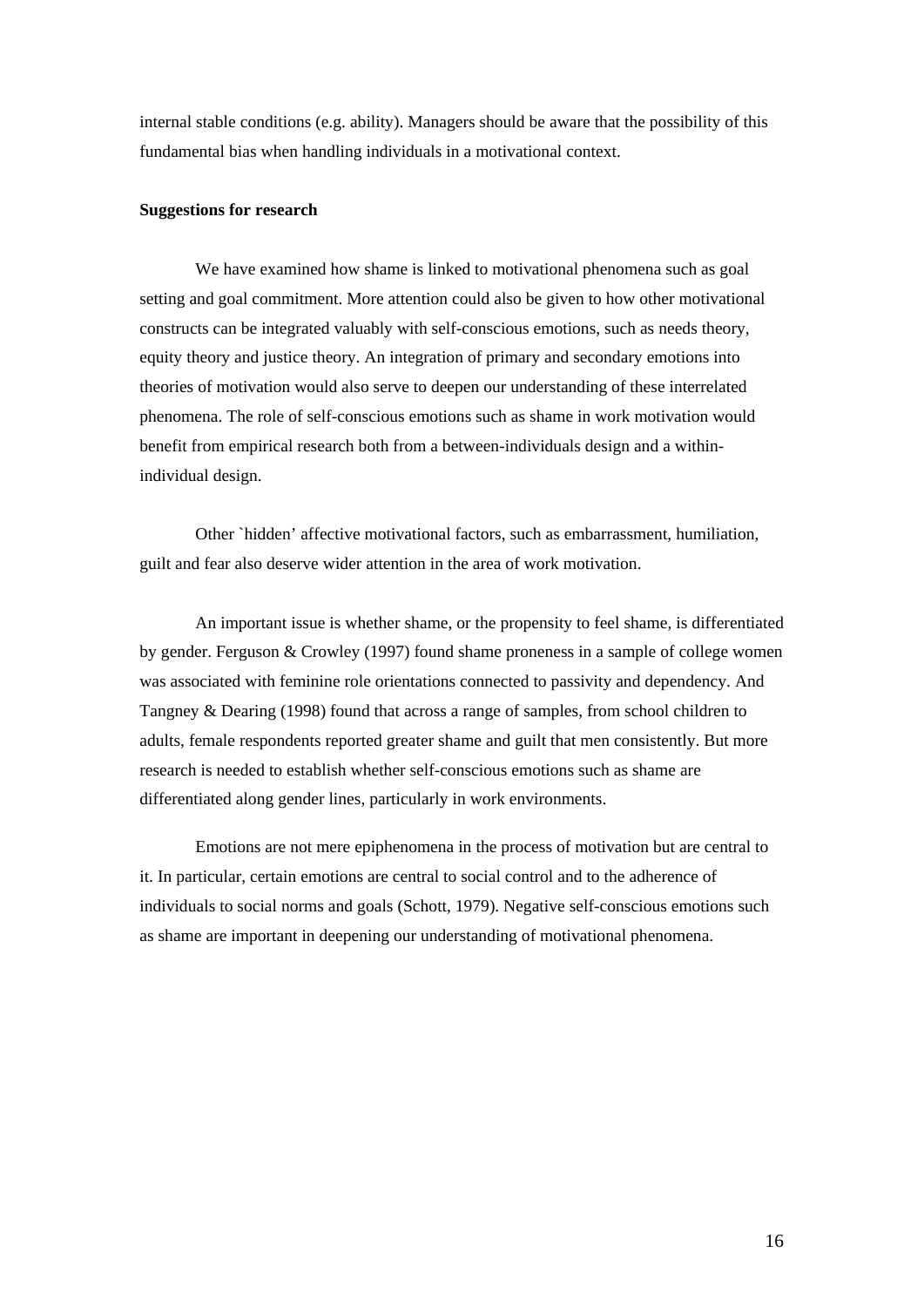#### **REFERENCES**

Amabile, T.M., Barsade, S.G., Mueller, J.S., Staw, B.M. 2005. Affect and creativity at work. *Administrative Science Quarterly*. 50: 367-403.

Ashby, J. A., Rice, K. G., & Martin, J. L. 2006. Perfectionism, shame, and depressive symptoms. *Journal of Counseling & Development*, 84: 148-156.

Ashford, S. J., and Tsui, A.S. 1991. Self-regulation for managerial self-effectiveness: the role of active feedback seeking. Academy of Management Journal, 1991. Vol. 34, No. 2. 251-280.

Ashforth, B. E., & Humphrey, R. H. 1995. Emotion in the workplace: A reappraisal. *Human Relations,* 48: 97–125.

Ashforth, B. E., & Saks, A. M. 2002. Feeling your way: Emotions and organizational entry. In R. G. Lord, R. J. Klimoski, & R. Kanfer (Eds.) *Emotions in the workplace: Understanding the structure and role of emotions in organizational behavior***:** 331–369. San Francisco: Jossey-Bass.

Bagozzi, R. P., Baumgartner, H., & Pieters, R. 1998. Goal-directed emotions. *Cognition and Emotion,* 12: 1–26.

Bagozzi, R. P., Verbeke, W., & Gavino, J. C. 2003a. Culture moderates the self-regulation of shame and its effects on performance: The case of salespersons in the Netherlands and the Philippines. *Journal of Applied Psychology*, 88: 219-253.

Bagozzi, R. P., Bergami, M., & Leone, L. 2003b. Hierarchical representations of motives in goal setting. *Journal of Applied Psychology*, 88: 915-943.

Bagozzi, R.P, Dholakia, U.L., & Basuroy, S. 2003c. How Effortful Decisions Get Enacted: The Motivating Role of Decision Processes, Desires, and Anticipated Emotions, Journal of Behavioral Decision Making, 16: 273–295.

Bandura, A. 1986. *Social foundations of thought and action: A social cognitive theory.*  Englewood Cliffs, NJ: Prentice Hall.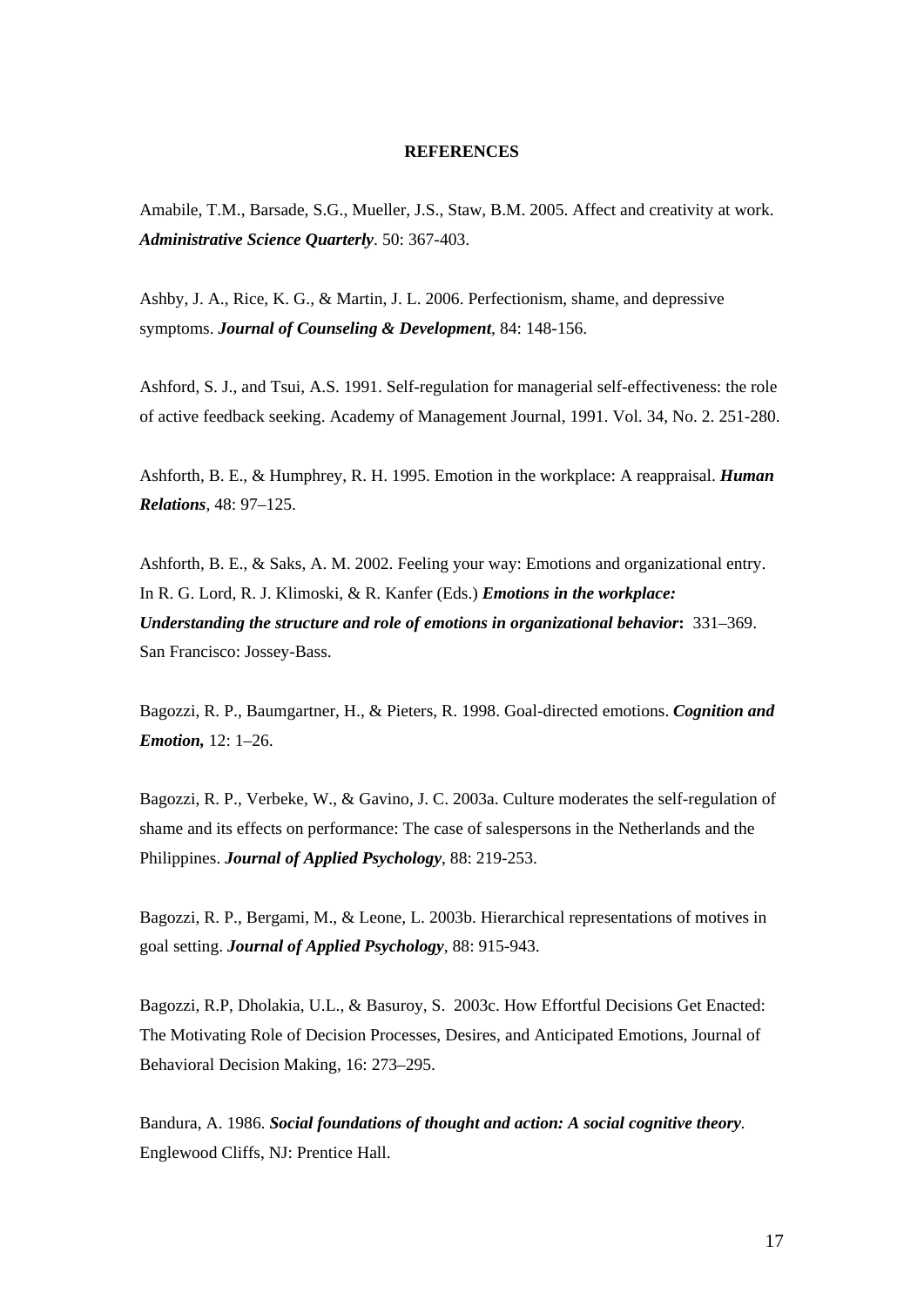Bandura, A. 1997. *Self-efficacy: The exercise of control.* New York: Freeman. Bandura, A., & Locke, E. A. 2003. Negative self-efficacy and goal effects revisited. *Journal of Applied Psychology,* 88: 87–99.

Barclay, L. J., Skarlicki, D. P. & Pugh, D. S. 2005. Exploring the role of emotions in injustice perceptions and retaliation. *Journal of Applied Psychology,* 90: 629–643.

Barret, K. C. (1995). A functionalist approach to shame and guilt. In: J. P. Tangney & K. W. Fischer (Eds.) Self conscious emotions (pp. 25-63). New York: Guilford Press.

Barry B., & Oliver R. L. 1996. Affect in dyadic negotiation: a model and propositions. *Organizational Behavior and Human. Decision. Processes.* 67: 127–43

Baumeister, R .F. & Vohs, K. D. 2005. Self-regulation and the executive function of the self. In M. R. Leary & J .P. Tangney (Eds.) *Handbook of Self and Identity*, pp 197-237. New York: Guilford Press.

Baumeister, R. F., Tice, D. M. & Hutton, D. G. 1989. Self-presentational motivations and personality differences in self-esteem. *Journal of Personality*, 57: 547-579.

Blatt, S. J. 1995. The destructiveness of perfectionism: Implications for the treatment of depression. *American Psychologist,* 12: 1003–1020.

Brief, A. P. & Weiss, H. M. 2002 Organizational behavior: Affect in the workplace. *Annual Review of Psychology*, 53: 279–307.

Brockner, J. (2002). Making sense of procedural fairness: How high procedural fairness can reduce or heighten the influence of outcome favorability. *Academy of Management Review, 27,* 58–76.

Brockner, J., & Higgins, E. T. 2001. Regulatory focus theory: Implications for the study of emotions at work. *Organizational Behavior and Human Decision Processes*, 86: 35-66.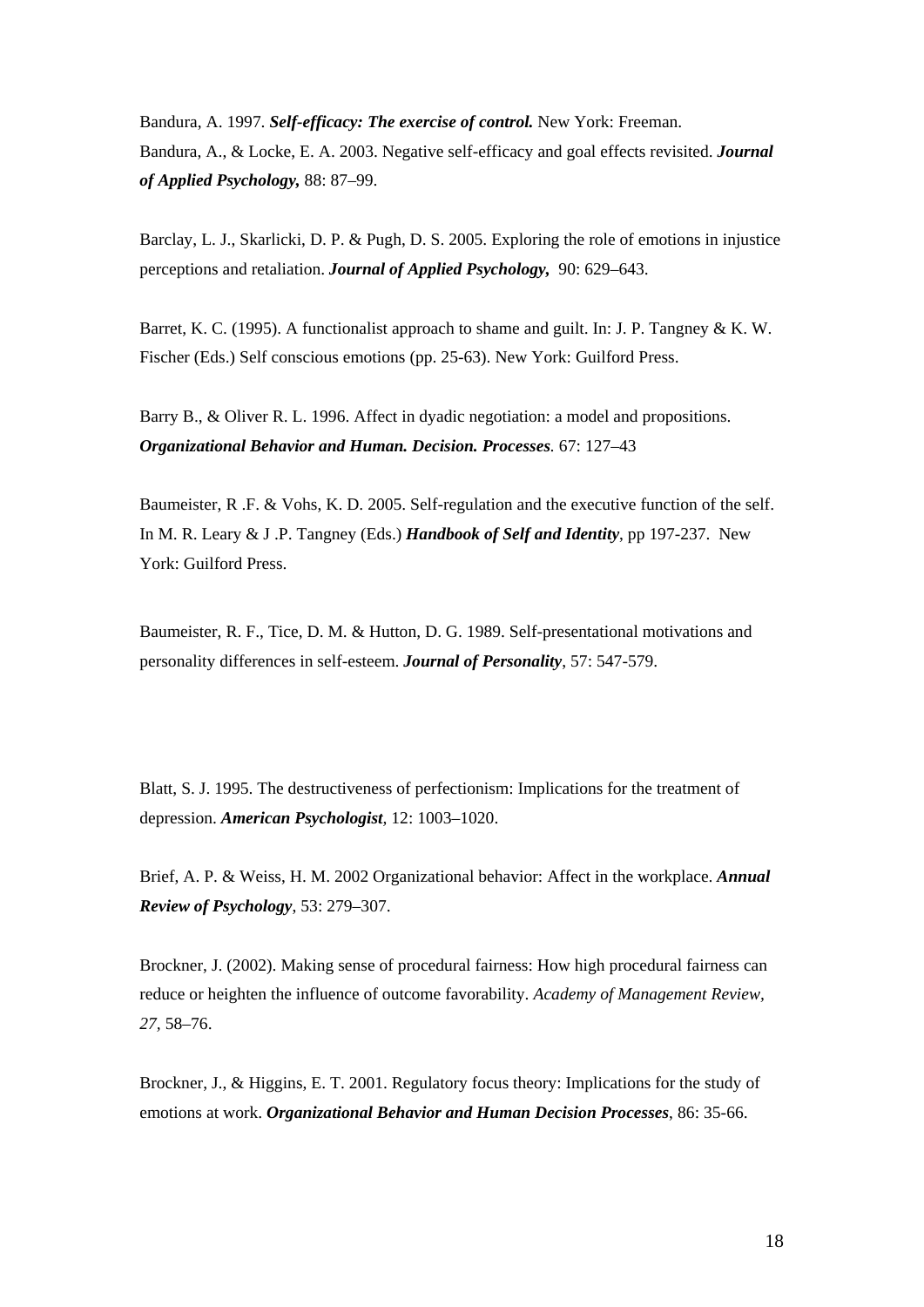Brown, J. & Weiner, B. 1984. Affective consequences of ability and effort ascriptions: Consequences, resolutions and quandaries. *Journal of Educational Psychology*, 76: 146-158.

Brown, S. P., Cron, W. L., & Slocum, J. W. 1997. Effects of goal-directed emotions on sales person volitions, behavior, and performance: A longitudinal study. *Journal of Marketing,* 61: 39–50.

Burke, P. J. & Stets, J. E. 1999. Trust and commitment through self-verification. *Social Psychology Quarterly*, 62: 347-366.

Buss, A. H. 2001. *Psychological dimensions of the self.* Thousand Oaks, CA. Sage.

Carver, C. S., & Scheier, M. F. 1981. *Attention and self-regulation: A control theory approach to human behavior.* New York: Springer-Verlag.

Carver, C. S., & Scheier, M. F. 1998. *On the self-regulation of behavior.* New York, Cambridge University Press.

Cook, D. R., 1989. *Internalized shame scale* (ISS). University of Wisconsin, Stout.

Covaleski, M.A., Dirsmith, M.W., Heian, J.B., & Samuel, S. 1998. The calculated and the avowed; Techniques of discipline and struggles over identity in Big Six public accounting firms. *Administrative Science Quarterly*, 43: 293-327.

Covington, M.V., & Omelich, C.L. 1979 Effort: The double-edged sword in school achievement, *Journal of Educational Psychology*, 79, 2: 169-182.

Cron, W. L., Slocum, Jr. W. J., VandeWalle, D., & Fu, Q. 2005 The role of goal orientation on negative emotions and goal setting when initial performance falls short of one's performance goal. *Human Performance*, 18: 55-80.

Dweck, C..S. 1986. Motivational processes affecting learning. *American Psychologist,* 41: 1040–1048.

Dweck, C. S. 1999. *Self-theories: Their role in motivation, personality, and development.*  Philadelphia: Psychology Press.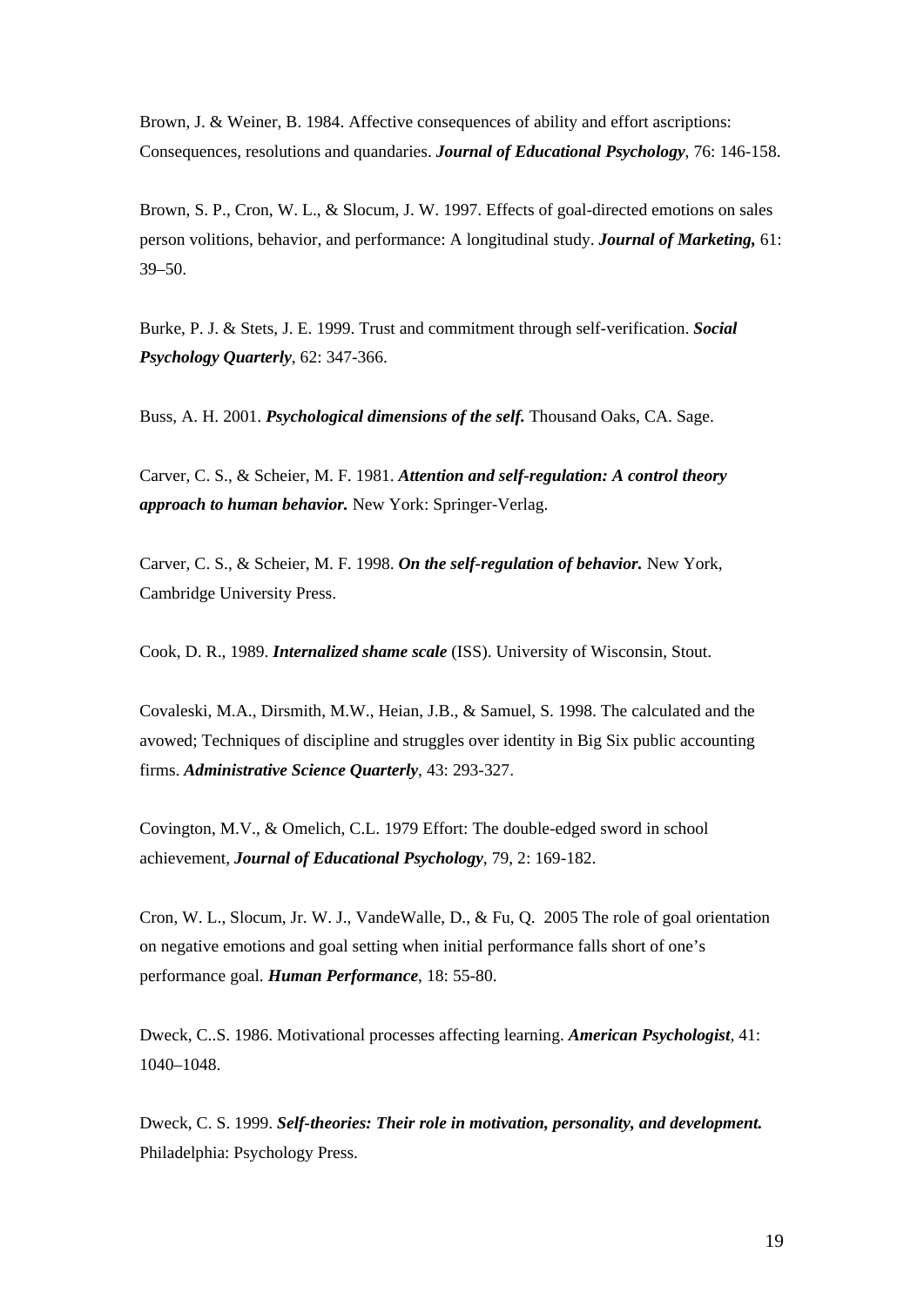Earley, P.C. & Kanfer, R 1987. The influence of component participation and role models on goal acceptance, goal behavior and performance. *Organizational Behavior and Human Decision Making Processes*, 36: 378-390

Eisenberger, R.; Huntington, R.; Hutchison, S.; Sowa, D. 1986. Perceived Organizational Support Journal of Applied Psychology; 71: 500-507,

Elliot, A. J., & Church, M. A. 1997. A hierarchical model of approach and avoidance achievement motivation. *Journal of Personality and Social Psychology,* 72: 218–32.

Elliott, E. S., & Dweck, C. S. 1988. Goals: An approach to motivation an achievement. *Journal of Personality and Social Psychology*, 54: 5-12.

Elsbach, K., & Barr, P. S. 1999. The effects of mood on individual's use of structured decision-making protocols. *Organization Science,* 10: 181-198.

Fedewa, B.A., Burns, L.R. & Gomez, A.A. 2005. Positive and negative perfectionism and the shame/guilt distinction: adaptive and maladaptive characteristics. Personality and Individual Differences, 38: 1609-1619.

Ferguson, T. J. & Crowley, S. L. 1997. Measure for measure: A multi-trait multi-method measure of guilt and shame. *Journal of Personality*, 69: 425-442.

Festinger, L. 1954. A theory of social comparison processes. *Human Relations*, 7: 117-140.

Fineman, S. 2000. *Emotions in organisations* (2<sup>nd</sup> ed.). London: Sage.

Fischer, K. W., Manstead, A.S.R., & Rodriguez Mosquera, K.M .1999. The role of honourrelated versus individualist values in conceptualising pride, shame and anger. Spanish, Dutch cultural prototypes. *Cognition and Emotion*, 13 149-179.

Fischer, K. W. & Tangney, J. P. 1995. Self-conscious emotions and the affect revolution: Framework and overview. In J .P. Tangney & K. W. Fischer (Eds.) *Self-consciousness emotions. The psychology of shame, guilt, embarrassment and pride:* 3-24. New York, Guilford.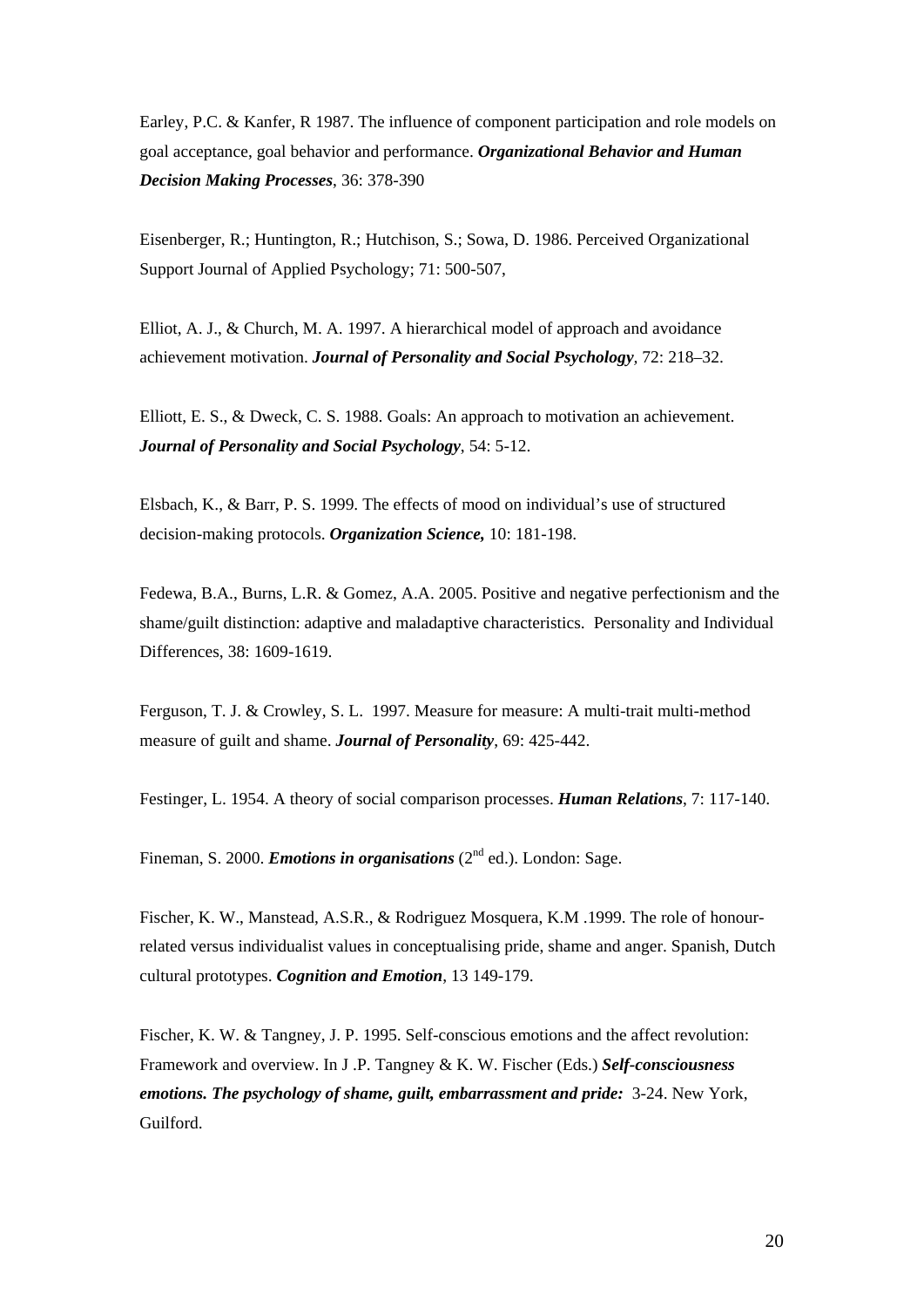Folger, R., & Cropanzano, R. 1998. *Organizational justice and human resource management***.** Thousand Oaks, CA: Sage.

Forgas, J. P. 1998. On feeling good and getting your way: mood effects on negotiator cognition and bargaining strategies. *Journal of Personal and Social Psychology,* 74: 565–77

Forgas, J. P. & George, J. M. 2001. Affective influences on judgements ad behaviour in organisations: An information processing perspective. *Organisational Behaviour and Human Decision Processes*, 86: 3-34.

Foucault, M. 1979. *Discipline and punish*. Harmondsworth: Penguin.

Fox, S., & Spector, P. E. 2002. Emotions in the workplace: The neglected side of organizational life introduction. *Human Resource Management Review, 12,* 167–171.

Fung, H. 1999. Becoming a moral child: The socialisaiton of shame among young Chinese children. *Ethos*, 27: 180-209.

Fung, H. and Chen, E.C.H. 2001. Across time and beyond skin: Self and transgression in the everyday socialization of shame among Taiwanese preschool children. *Social Development,* 10: 420-437.

George, J. M, & Bettenhausen K. 1990. Understanding prosocial behavior, sales performance, and turnover: a group-level analysis in a service context. *Journal of Applied Psychology,* 75: 698–709.

Gephart, R.P. 1978. Status degradation and organizational succession: An ethnomethodological approach. *Administrative Science Quarterly*, 23: 563-582.

Giddens, A. 1991. *Modernity and self-identity*, London, Polity Press.

Goleman, D. 1995. *Emotional intelligence.* New York: Bantam Books.

Goleman, D. 1998. *Working with emotional intelligence.* New York: Bantam Books.

Greenberg, J. 1990. Organizational justice: yesterday, today, and tomorrow. *Journal of Management,* 16: 399–432.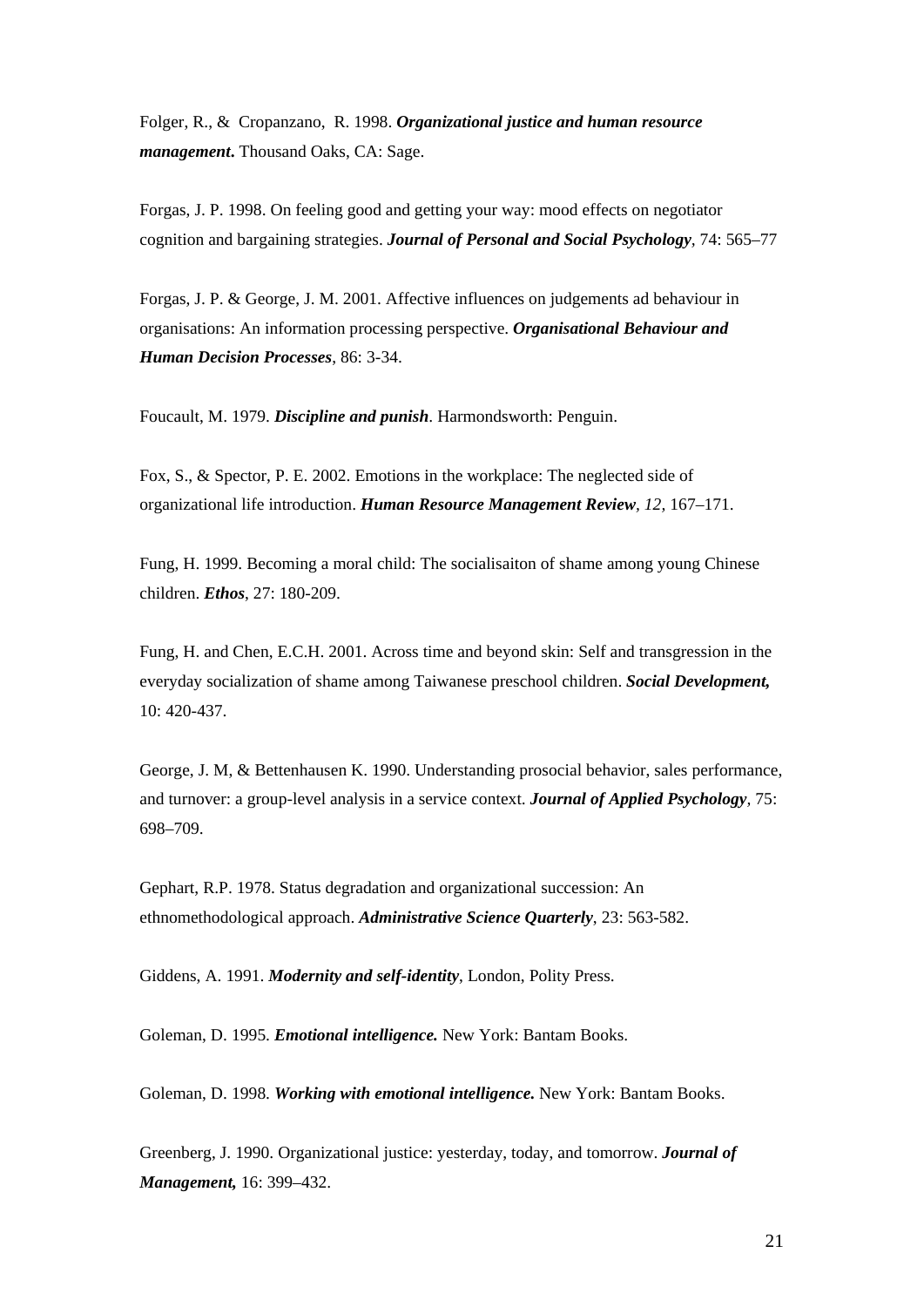Greenberg, J. & Pyszcynski, T. 1986. Persistent high self-focus after failure and low selfesteem after success. The depressive self-focusing style. Journal of Personality and Social Psychology, 50: 1039-1044.

Harder, D. W. 1995. Shame and guilt assessment and relationships of shame- and guiltproneness to psychopathology. In J. P. Tangney & K. W. Fischer (Eds.) *Self-consciousness emotions. The psychology of shame, guilt, embarrassment and pride*: 368-392. New York, Guilford.

Hayward, M.L. & Hambrick, D.C. 1997. Explaining the premiums paid for large acquisitions: evidence of CEO hubris. Administrative Science Quarterly, 42: 103-127.

Heider, K. 1991. *Landscapes of emotion. Mapping three kinds of emotion in Indonesia.* New York, Cambridge University Press.

Higgins, E. T. 1987. Self-discrepancy. A theory relating self and affect. *Psychological Review*, 94, 319-340.

Higgins, E. T. 1997. Beyond pleasure and pain. *American Psychologist*, 52: 1280-1300.

Higgins, E .T. 1999. When do self-discrepancies have specific relations to emotions? The second-generation question of Tangney, Niedenthal, Covert and Barlow (1988). *Journal of Personality and Social Psychology*, 77: 1313-1317.

Hiller, N. J. & Hambrick, D. C. 2005. Conceptualizing executive hubris: The role of (hyper) core self evaluations in strategic decision-making. *Strategic Management Journal,* 26: 297- 319.

Hollenbeck, J. R., & Klein, H. J. 1987. Goal commitment and the goal-setting process: Problems, prospects, and proposals. *Journal of Applied Psychology,* 72: 212–220.

Huy, Q. N. 1999. Emotional capacity, emotional intelligence, and radical change. *Academy of Management Review,* 24: 325–345.

Ilies, R. & Judge, T. A. 2005. Goal regulation across time: The effects of feedback and affect. *Journal of Applied Psychology,* 90: 453–467.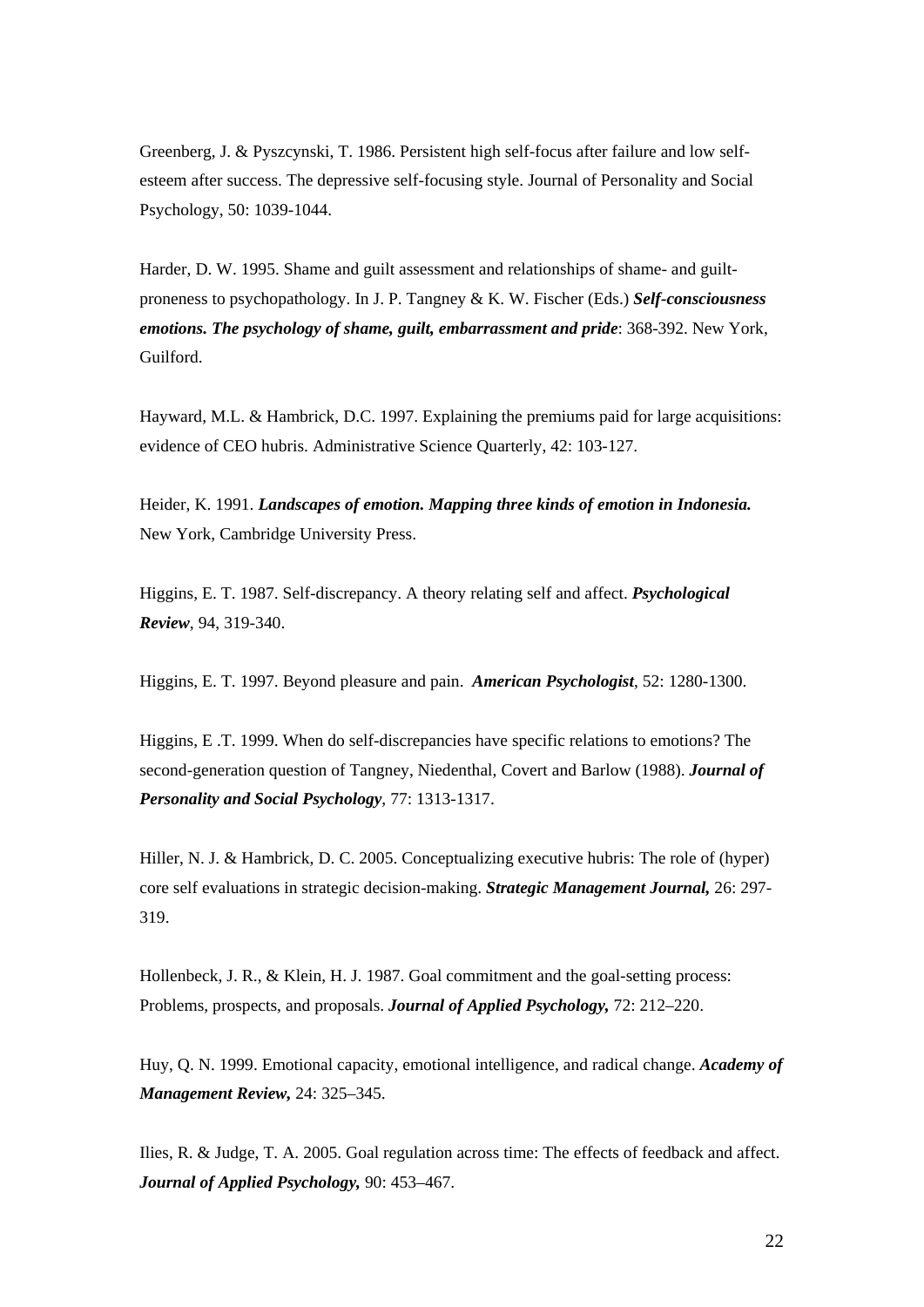Isen A. M. 1999. Positive affect and creativity. In S. Russ (Ed.) *Affect***,** *Creative Experience***,**  *and Psychological Adjustment*: 3–17. Philadelphia: Bruner/Mazel

Isen, A. M. 2000. Positive affect and decision making. In M. Lewis & J. M. Haviland-Jones (Eds.), *Handbook of emotions* (2nd ed.): 417–435. New York: Guilford Press.

Izard, C. E., Ackerman, B. P. & Schultz, D. 1999. Independent emotions and consciousness: Self-consciousness and dependent emotions. In J. A. Singer & P. Singer (Eds.) *At Play in the Fields of Consciousness: Essays in Honor of Jerome L. Singer:* 83-102. Mahwah, NJ, Lawrence Erlbaum Associates.

Janis, I., & Mann, L. 1977. *Decision making.* New York: Free Press,

Judge, T. A., & Bono, J. E. 2001. Relationship of core self-evaluations traits—self-esteem, generalized self-efficacy, locus of control, and emotional stability—with job satisfaction and job performance: A meta-analysis. *Journal of Applied Psychology,* 80: 80–92.

Judge, T. A., Locke, E. A., & Durham, C. C. 1997. The dispositional causes of job satisfaction: A core evaluation approach. *Research in Organizational Behavior*, 19: 151-188.

Kaufman, G. 1985. *Shame: The power of caring*. Cambridge MA: Schenkman.

Kaufman, G. 1989. *The psychology of shame: Theory and treatment of shame-based syndromes.* New York: Springer.

Kanfer, R., & Ackerman, P. L. 1989. Motivation and cognitive abilities: An integrative aptitude-treatment interaction approach to skill acquisition. *Journal of Applied Psychology,*  74: 657–690.

Kim, J. P. & Nam, S. H. 1998. The concept and dynamics of face: Implications for organisational behaviour in Asia. *Organization Science*, 9: 522-534.

Klein, H. J. 1989. An integrated control systems theory of human motivation. *Academy of Management Review,* 14: 150–172.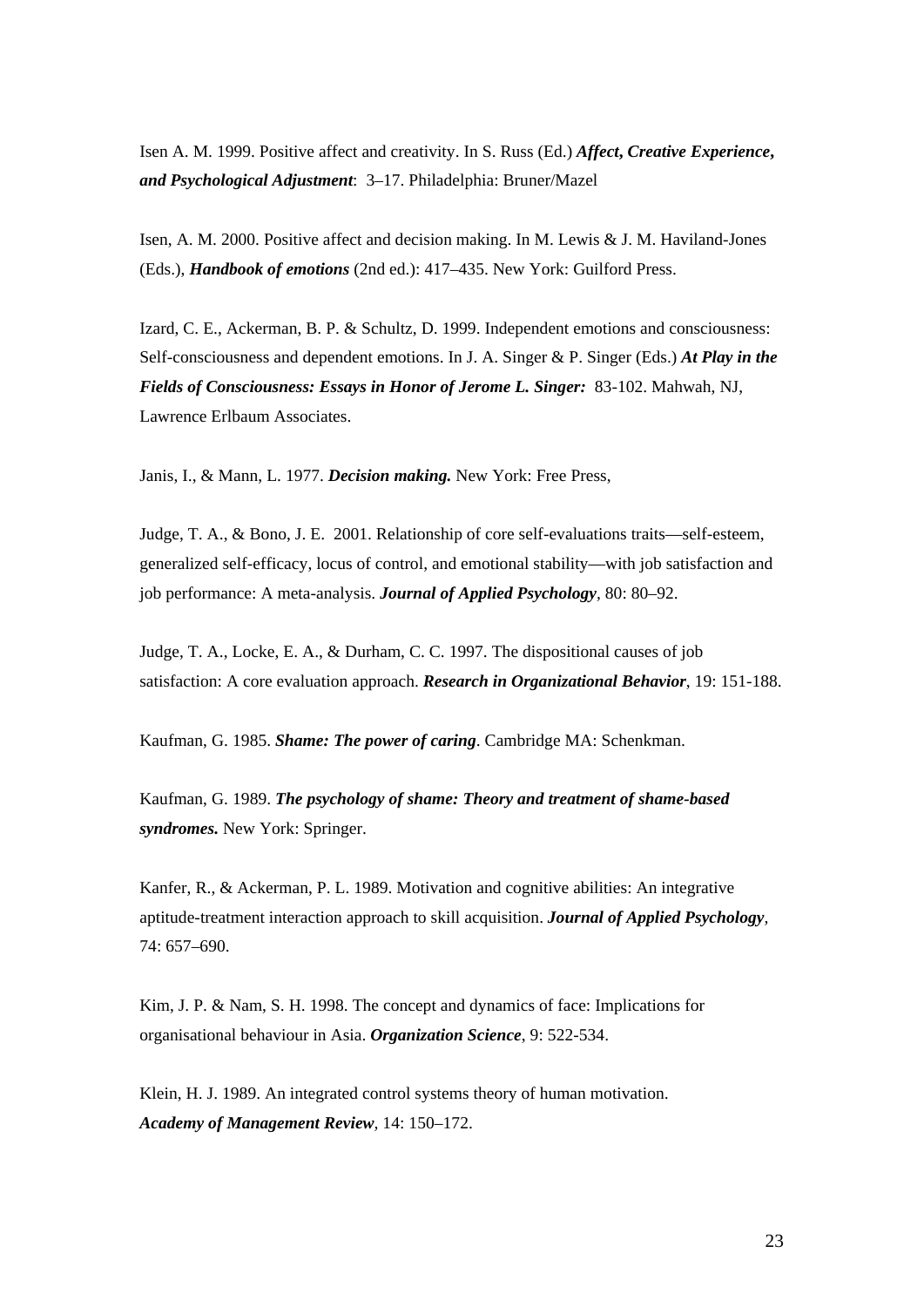Leary, M. R. 2004. Digging deeper: The fundamental nature of `self-conscious' emotions. *Psychological Inquiry*, 15: 129-131.

Lewis, H. B. 1971. *Shame and guilt in neurosis.* New York: International Universities Press.

Lin, J., & Wang, L., & Fischer, K. W. 2004. The organization of Chinese shame concepts. *Cognition and Emotion*, 18: 767-979.

Lindsay-Hartz, J. 1984. Contrasting experiences of shame and guilt. American Behavioral Scientist, 27, 689-704.

Locke, E. A., Latham, G. P., & Erez, M. 1988. The determinants of goal commitment. *Academy of Management Review,* 13: 23-39.

Locke, E. A., & Latham, G. P. 1990. *A theory of goal setting and task performance.* Englewood Cliffs, NJ: Prentice Hall

Lord, R. G., Klimoski, R. J., & Kanfer, R. 2002. *Emotions in the workplace: Understanding the structure and role of emotions in organizational behavior.* San Francisco: Jossey-Bass.

Lutwak, N., Panish, J., & Ferrari, J.R. 2003. Shame and guilt: characterological vs. behavioral self-blame and their relationship to fear of intimacy. Personality and Indivdual Differences, 21, 6: 891-896.

McCall, G. J. & Simmons, J. L. 1978. *Identities and interactions*. New York, Free Press.

McGregor, H. A., & Elliot, A. J. 2005. The shame of failure: Examining the link between fear of failure and shame. *Personality & Social Psychology Bulletin*, 31: 218-231.

McIntosh,W. D. (1996). When does goal non-attainment lead to negative emotional reactions, and when doesn't it: The role of linking and rumination. In L. L. Martin & A. Tesser (Eds.), *Striving and feeling: Interactions among goals, affect, and self-regulation:* 53–77*.*  Mahwah, NJ: Lawrence Erlbaum Associates, Inc

Menon, U. & Schweder, R. A. 1994. Kali's tongue. Cultural psychology and the power of shame in Orissa, India. In S. Kitayama & H. R. Markus (Eds.) *Emotion and culture:*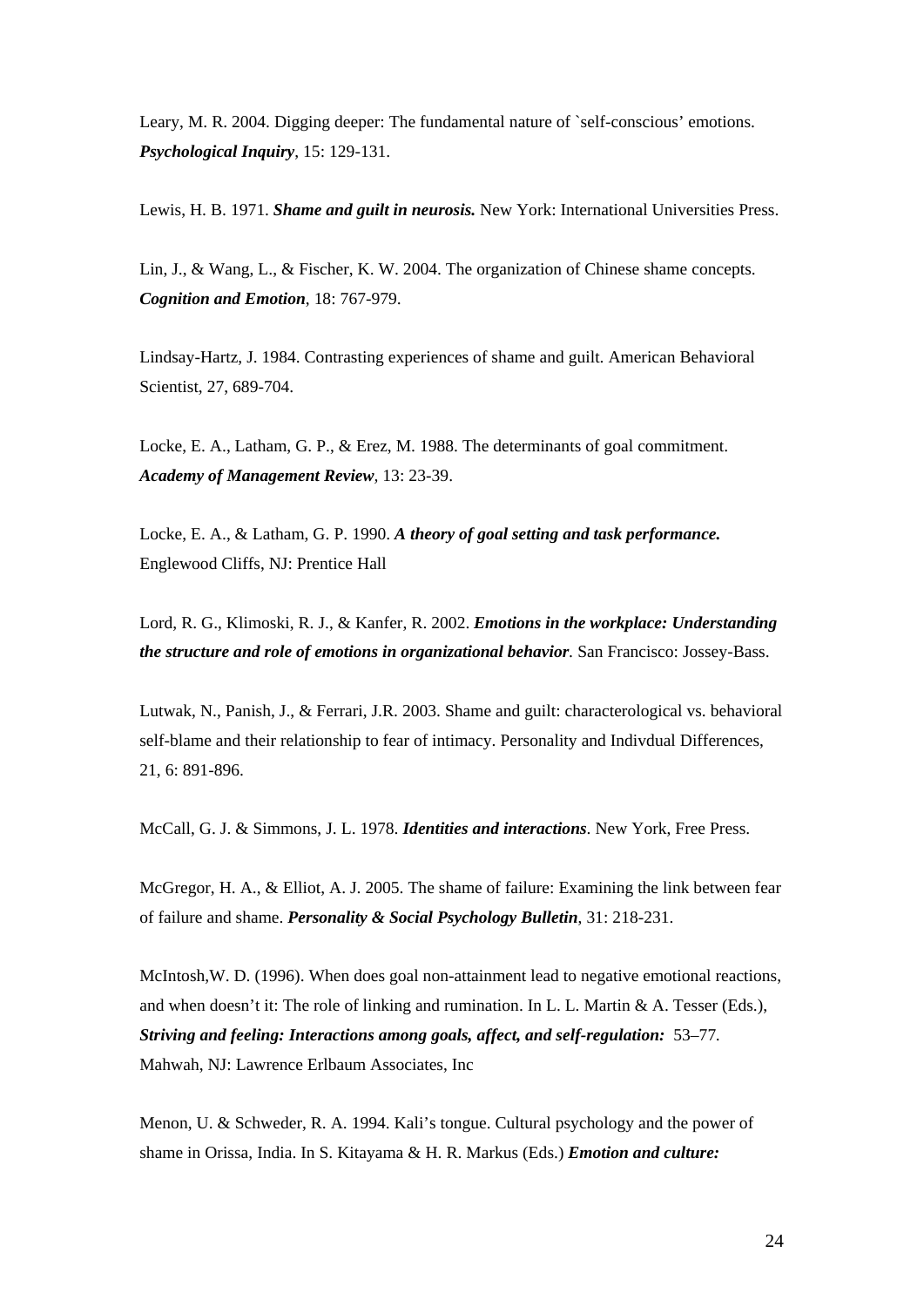*Empirical studies of mutual influence*: 241-282. Washington DC: American Psychological Society.

Mesquita, B. 2001. Emotions in collectivistic and individualistic contexts. *Journal of Personality and Social Psychology*, 80: 68-74.

Miller, D. T, 1976, Ego involvement and attributions for success and failure, *Joumal of Personality and Social Psychology,* 34: 901-906.

Mills, R.S.L. 2005. Taking stock of the developmental literature on shame. *Developmental Review*, 25: 25-63.

Nussbaum, M. 2001. *Upheavals of thought: The intelligence of emotions*. New York: Cambridge University Press.

Roderiguez Mosquera, P. M., Manstead, A. S .R., & Fischer, K. W. 2002. The role of honor concerns in emotional reactions to offenses. *Cognition and Emotion,* 16: 143-163.

Rotter, J. B. 1966. Generalized expectancies for internal versus external control of reinforcement. *Psychological Monographs,* 80: 609.

Seo, M., Barrett, L .F. & Bartunek, J. .M. 2004. The role of affective experience in work motivation. *Academy of Management Review,* 29: 423–439.

Shott, S. 1979. Emotion and social life: A symbolic interactionist analysis. *American Journal of Sociology*, 84, 6: 1317-1334.

Sorotzkin, B. 1985. The quest for perfection: Avoiding guilt or avoiding shame? *Psychotherapy, 22,* 564–571.

Staw, B. M., & Barsade, S. G. 1993. Affect and managerial performance: A test of the sadderbut-wiser vs. happier and-smarter hypothesis. *Administrative Science Quarterly,* 38: 304– 331.

Stein, N., Trabasso, T., & Liwag, M. 1993. Mental stimulation, motivation and action. In P. Gollwitzer & J. Bargh (Eds.), *The psychology of action: Linking cognition and motivation to behavior:* 279–300*.* New York: Guilford.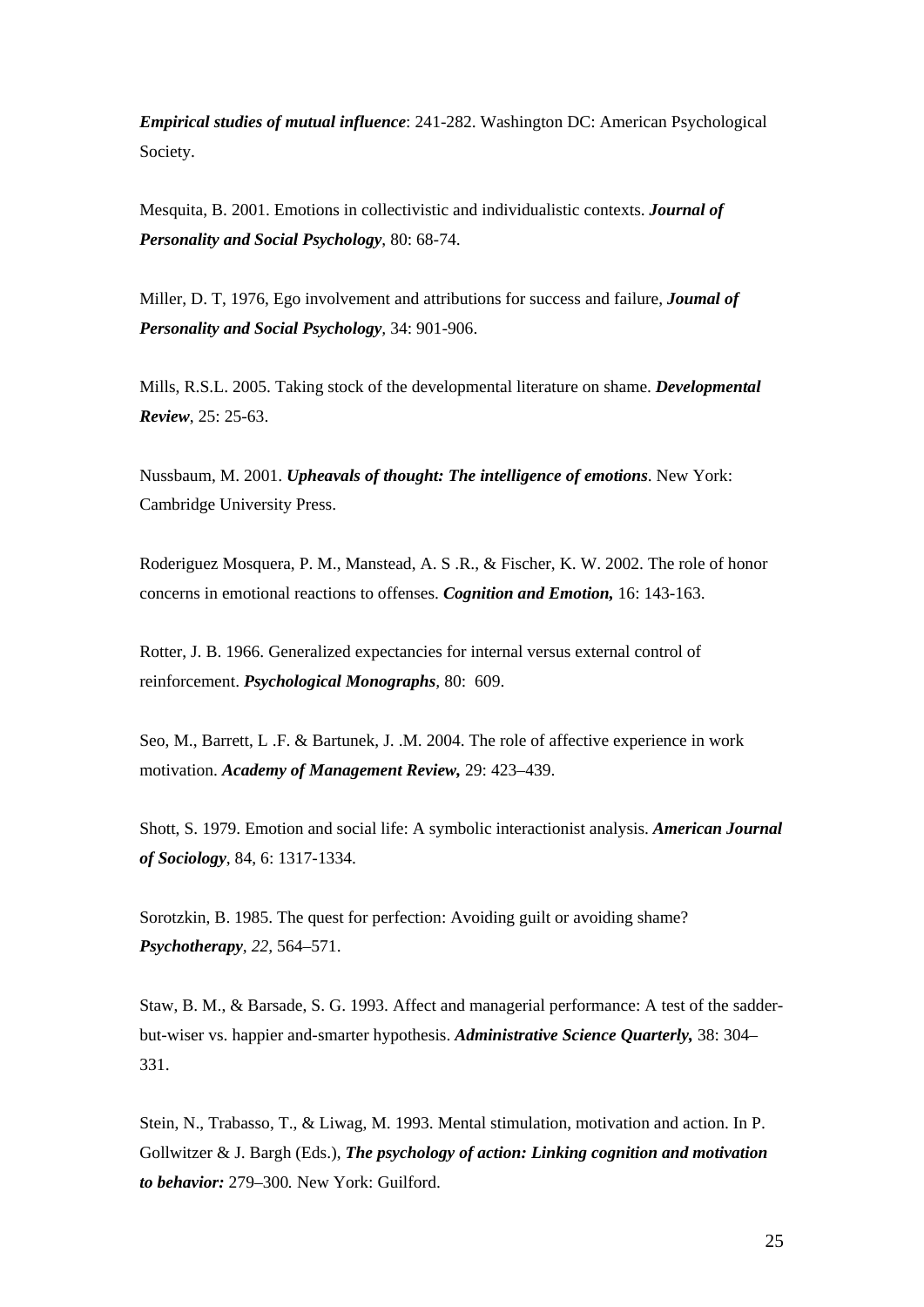Stryker, S. 1987. *The interplay of affect and identity: Exploring the relationships of social structure, social interaction, self, and emotion.* Chicago: American Psychological Association.

Tangney, J. P. 1995. Shame and guilt in interpersonal relationships. In J. P. Tangney & K. W. Fischer (Eds.), *Self-conscious emotions: The psychology of shame, guilt, embarrassment, and pride:* 114–139. New York: Guilford Press.

Tangney, J. P. (2002). Perfectionism and the self-conscious emotions: Shame, guilt, embarrassment and pride. In P. Hewitt & G. Flett (Eds.), *Perfectionism***.** Washington, DC: American Psychological Association.

Tangney, J.P. 2005. Self-relevant emotions. In M .R. Leary & J. P. Tangney (Eds.) *Handbook of Self and Identity*: 384-400. New York: Guilford Press.

Tangney, J. P. & Dearing, R. L. 2002. *Shame and guilt*. New York, Guilford.

Tangney, J. P., Burggraf, S. A., Hamme, H. & Domingos, B. 1988. *The self-conscious affect and attribution inventory (SCAAI).* Bryn Mawr, PA: Bryn Mawr College.

Tangney, J. P., Niedenthal, P. M., Covert, M. V. & Barlow, D. H. 1997. Are shame and guilt related to distinct self-discrepancies? A test of Higgins' (1987) hypothesis. *Journal of Personality and Social Psychology*, 75: 256-268.

Tangney, J.P., Miller, R.S., Flicker, L., & Barlow, D.H. 1996. Are shame, guilt and embarrassment distinct emotions? Journal of Personality and Social Psychology, 70: 1256- 1269.

Thompson, T., Altmann, R., & Davidson, J. 2004. Shame-proneness and achievement behaviour. Personality and Individual Differences, 36: 613-627.

Townley, B. 1993. Foucault, power/knowledge and its relevance for human resource management. *Academy of Management Review,* 18: 518-545.